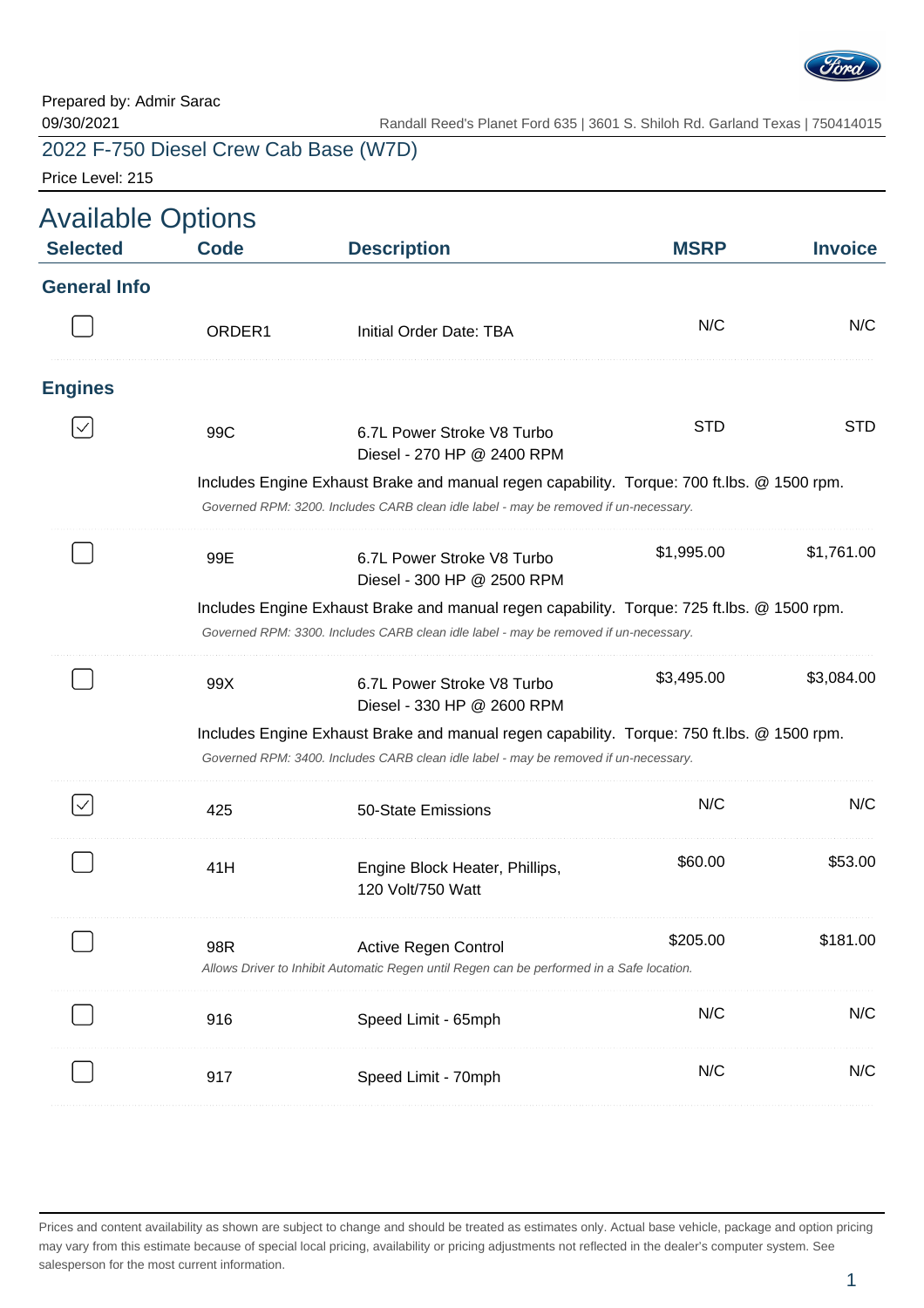

Price Level: 215

|                                 | <b>Available Options (cont'd)</b> |                                                                                                     |             |                |
|---------------------------------|-----------------------------------|-----------------------------------------------------------------------------------------------------|-------------|----------------|
| <b>Selected</b>                 | <b>Code</b>                       | <b>Description</b>                                                                                  | <b>MSRP</b> | <b>Invoice</b> |
|                                 | 62G                               | Air Compressor, Bendix, 13.2<br><b>CFM Capacity - Includes Direct</b><br>Reading Air Pressure Gauge | \$1,175.00  | \$1,037.00     |
|                                 |                                   | For use as an Air Source when Air Brakes are not selected.                                          |             |                |
|                                 | 94A                               | Engine Idle Shutdown Timer - 5<br><b>Minutes</b>                                                    | \$25.00     | \$23.00        |
|                                 | 94B                               | Engine Idle Shutdown Timer -<br>10 Minutes                                                          | \$25.00     | \$23.00        |
|                                 | 94C                               | Engine Idle Shutdown Timer -<br>15 Minutes                                                          | \$25.00     | \$23.00        |
|                                 | 94D                               | Engine Idle Shutdown Timer -<br>20 Minutes                                                          | \$25.00     | \$23.00        |
| <b>Transmissions</b>            |                                   |                                                                                                     |             |                |
| $\checkmark$                    | 44G                               | Ford TorqShift HD 6-Speed<br>Automatic - Double Overdrive,<br>less PTO Provision, less Park<br>Pawl | <b>STD</b>  | <b>STD</b>     |
|                                 | 41A                               | <b>Transmission Power Take-Off</b><br>Provision w/LiveDrive Capability<br>and Tow/Haul              | \$895.00    | \$790.00       |
| <b>Front Wheels &amp; Tires</b> |                                   |                                                                                                     |             |                |
|                                 | 643                               | Wheels, Front 22.5x8.25 White<br>Powder Coated Steel, 10-Hole                                       | <b>STD</b>  | <b>STD</b>     |
|                                 |                                   | (285.75MM BC) hub piloted, flanged nut, metric mount, 8.25 DC rims; with steel hubs.                |             |                |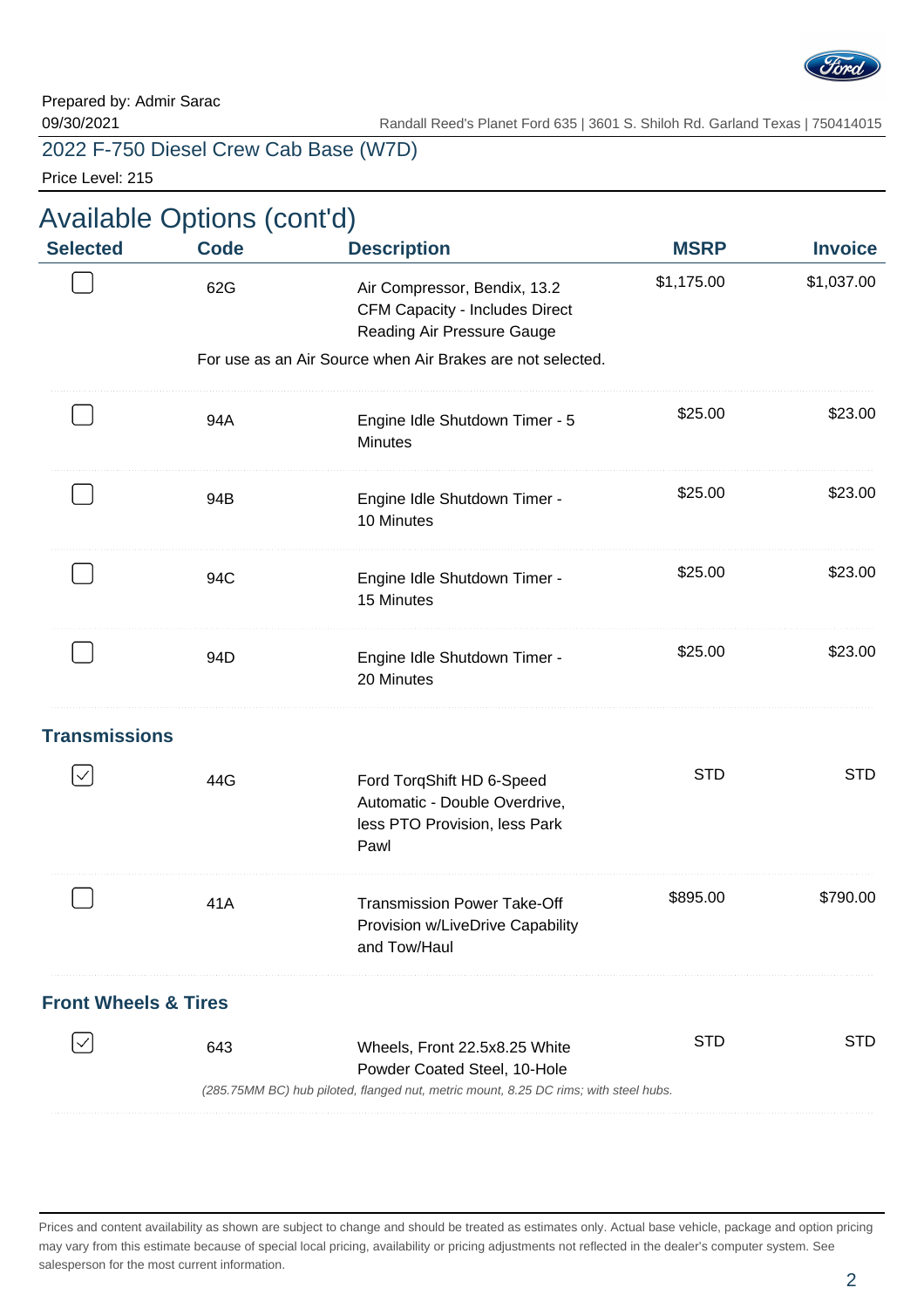

Price Level: 215

| Available Options (cont'd)<br><b>Selected</b> | <b>Code</b>      | <b>Description</b>                                                                                                             | <b>MSRP</b> | <b>Invoice</b> |
|-----------------------------------------------|------------------|--------------------------------------------------------------------------------------------------------------------------------|-------------|----------------|
|                                               | 64H              | Wheels, Front 22.5x8.25<br>Aluminum, 10-Hole Alcoa Bright<br>Polished w/Dura-Bright Seal on<br><b>Both Sides</b>               | \$735.00    | \$649.00       |
|                                               | 649              | Wheels, Front 22.5x8.25 Black<br>Wheel<br>(285.75MM BC) hub piloted, flanged nut, metric mount, 8.25 DC rims; with steel hubs. | \$60.00     | \$53.00        |
| $\checkmark$                                  | T <sub>2</sub> B | Tires, Front Two 11R22.5G<br>Goodyear Fuel Max RSA (497<br>rev/mile)                                                           | <b>STD</b>  | <b>STD</b>     |
|                                               | T <sub>2</sub> A | Tires, Front Two 11R22.5H<br>Goodyear Fuel Max RSA (497<br>rev/mile)                                                           | \$45.00     | \$40.00        |
|                                               | T <sub>2</sub> E | Tires, Front Two 11R22.5H<br>Michelin X Multi Energy Z (501<br>rev/mile)                                                       | \$240.00    | \$212.00       |
|                                               | <b>TCH</b>       | Tires, Front Two 255/70R22.5H<br>Goodyear Endurance RSA (566<br>rev/mile)                                                      | \$40.00     | \$36.00        |
|                                               | T <sub>2</sub> F | Tires, Front Two 275/80R22.5G<br>Michelin X Multi Energy Z (515<br>rev/mile)                                                   | \$190.00    | \$168.00       |
|                                               | <b>TFA</b>       | Tires, Front Two 275/80R22.5H<br>Hankook AH22 (510 rev/mile)                                                                   | \$100.00    | \$88.00        |
|                                               | <b>TRA</b>       | Tires, Front Two 295/75R22.5H<br>Continental HSR3 (514<br>rev/mile)                                                            | \$130.00    | \$115.00       |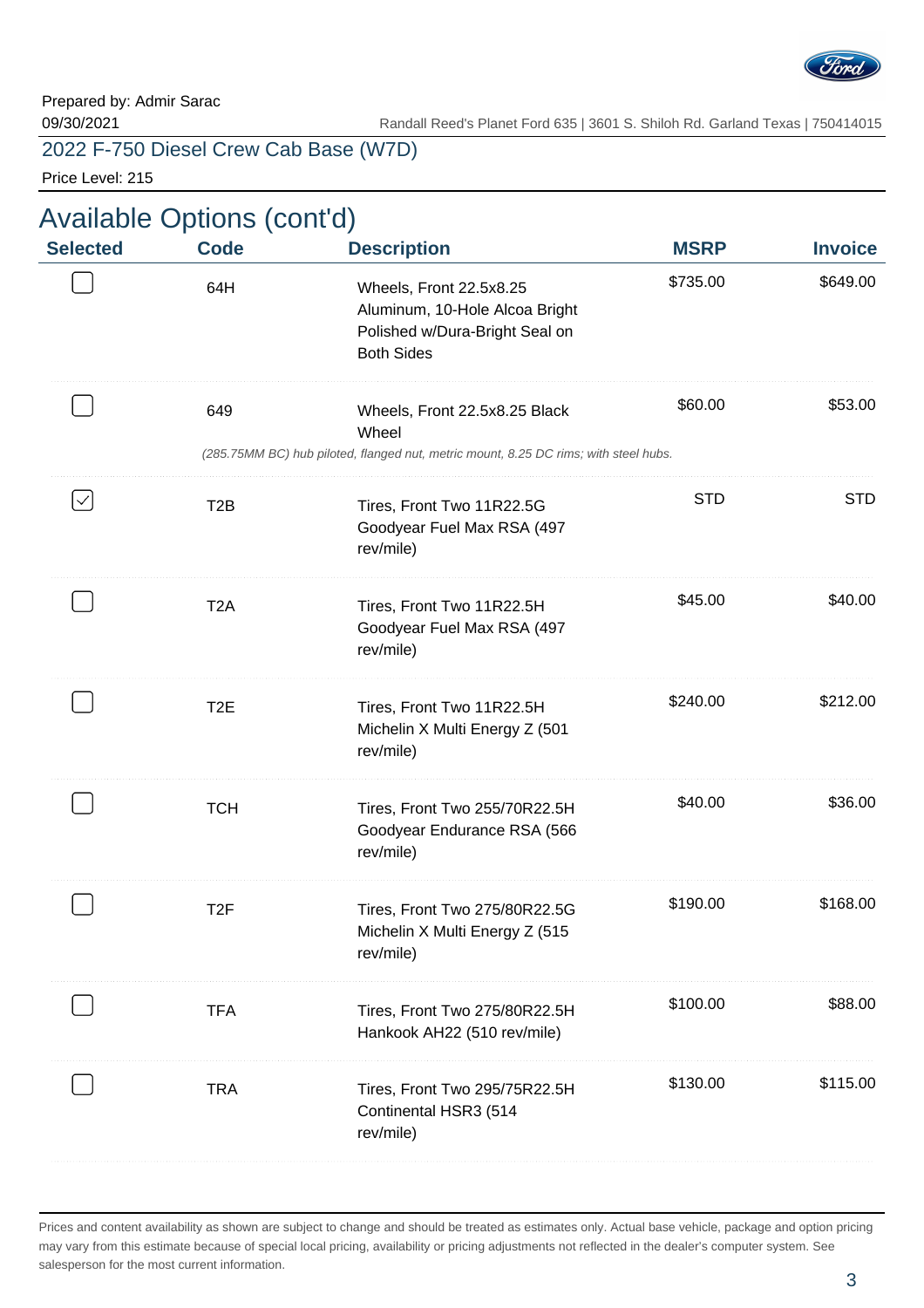

09/30/2021 Randall Reed's Planet Ford 635 | 3601 S. Shiloh Rd. Garland Texas | 750414015

2022 F-750 Diesel Crew Cab Base (W7D)

Price Level: 215

| <b>Code</b>                    | <b>Description</b>                                                                                                  | <b>MSRP</b>                                                                                                | <b>Invoice</b>                                                                                                                                                                            |
|--------------------------------|---------------------------------------------------------------------------------------------------------------------|------------------------------------------------------------------------------------------------------------|-------------------------------------------------------------------------------------------------------------------------------------------------------------------------------------------|
| <b>TDG</b>                     | Tires, Front Two 295/80R22.5H<br>Continental HSR2 SA (514<br>rev/mile)                                              | \$210.00                                                                                                   | \$185.00                                                                                                                                                                                  |
| <b>Rear Wheels &amp; Tires</b> |                                                                                                                     |                                                                                                            |                                                                                                                                                                                           |
| 663                            | Wheels, Rear 22.5x8.25 White<br>Powder Coated Steel, 10-Hole                                                        | <b>STD</b>                                                                                                 | <b>STD</b>                                                                                                                                                                                |
|                                |                                                                                                                     |                                                                                                            |                                                                                                                                                                                           |
| 66H                            | Wheels, Rear 22.5x8.25<br>Aluminum, 10-Hole Alcoa Bright<br>Polished w/Dura-Bright Seal on<br><b>Both Sides</b>     | \$830.00                                                                                                   | \$733.00                                                                                                                                                                                  |
|                                |                                                                                                                     |                                                                                                            |                                                                                                                                                                                           |
| 66C                            | Wheels, Rear 22.5x8.25 DRW<br>Aluminum, 10-Hole Alcoa Bright<br>Polished w/Dura-Bright Seal on<br><b>Both Sides</b> | \$1,470.00                                                                                                 | \$1,297.00                                                                                                                                                                                |
|                                |                                                                                                                     |                                                                                                            |                                                                                                                                                                                           |
| 669                            | Wheels, Rear 22.5x8.25 Black<br>Wheel                                                                               | \$120.00                                                                                                   | \$106.00                                                                                                                                                                                  |
|                                |                                                                                                                     |                                                                                                            |                                                                                                                                                                                           |
| 60Z                            | Wheel, Spare 22.5x8.25 White<br>Powder Coated Steel, 10-Hole -<br>Quantity (One only)                               | \$145.00                                                                                                   | \$128.00                                                                                                                                                                                  |
| R <sub>2</sub> B               | Tires, Rear Four 11R22.5G<br>Goodyear Fuel Max RSA (497<br>rev/mile)                                                | <b>STD</b>                                                                                                 | <b>STD</b>                                                                                                                                                                                |
| R <sub>2</sub> A               | Tires, Rear Four 11R22.5H<br>Goodyear Fuel Max RSA (497                                                             | \$95.00                                                                                                    | \$84.00                                                                                                                                                                                   |
|                                |                                                                                                                     | <b>Available Options (cont'd)</b><br>Inner wheel is white powder-coated steel.<br>Inner wheel is aluminum. | (285.75MM BC) hub piloted, flanged nut, metric mount, 8.25 DC rims; with steel hubs.<br>(285.75MM BC) hub piloted, flanged nut, metric mount, 8.25 DC rims; with steel hubs.<br>rev/mile) |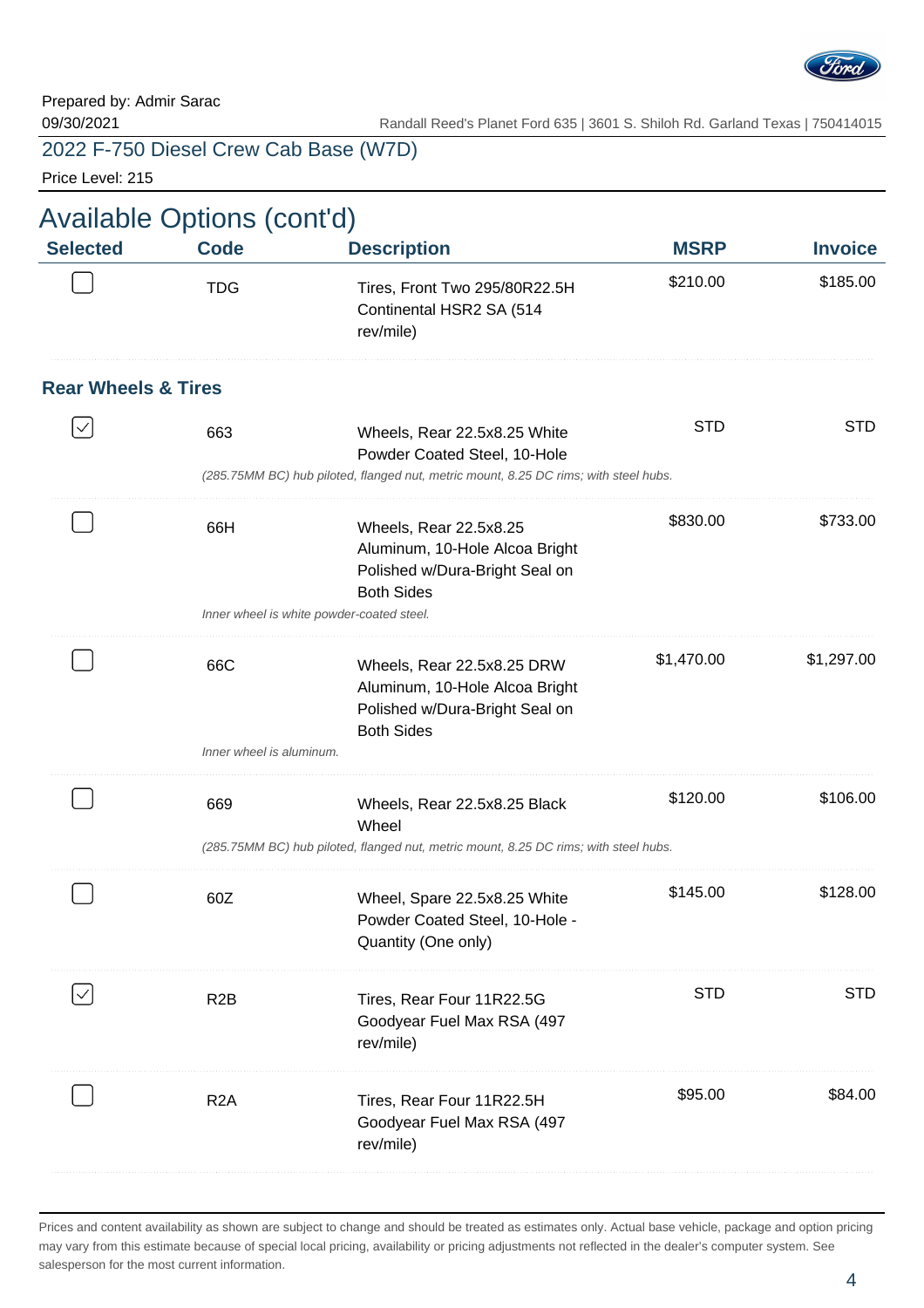

Price Level: 215

| \$140.00<br>\$124.00 |
|----------------------|
|                      |
| \$175.00<br>\$155.00 |
| \$480.00<br>\$424.00 |
| \$405.00<br>\$357.00 |
| \$140.00<br>\$124.00 |
| \$80.00<br>\$71.00   |
| \$265.00<br>\$234.00 |
| \$375.00<br>\$331.00 |
| \$200.00<br>\$177.00 |
|                      |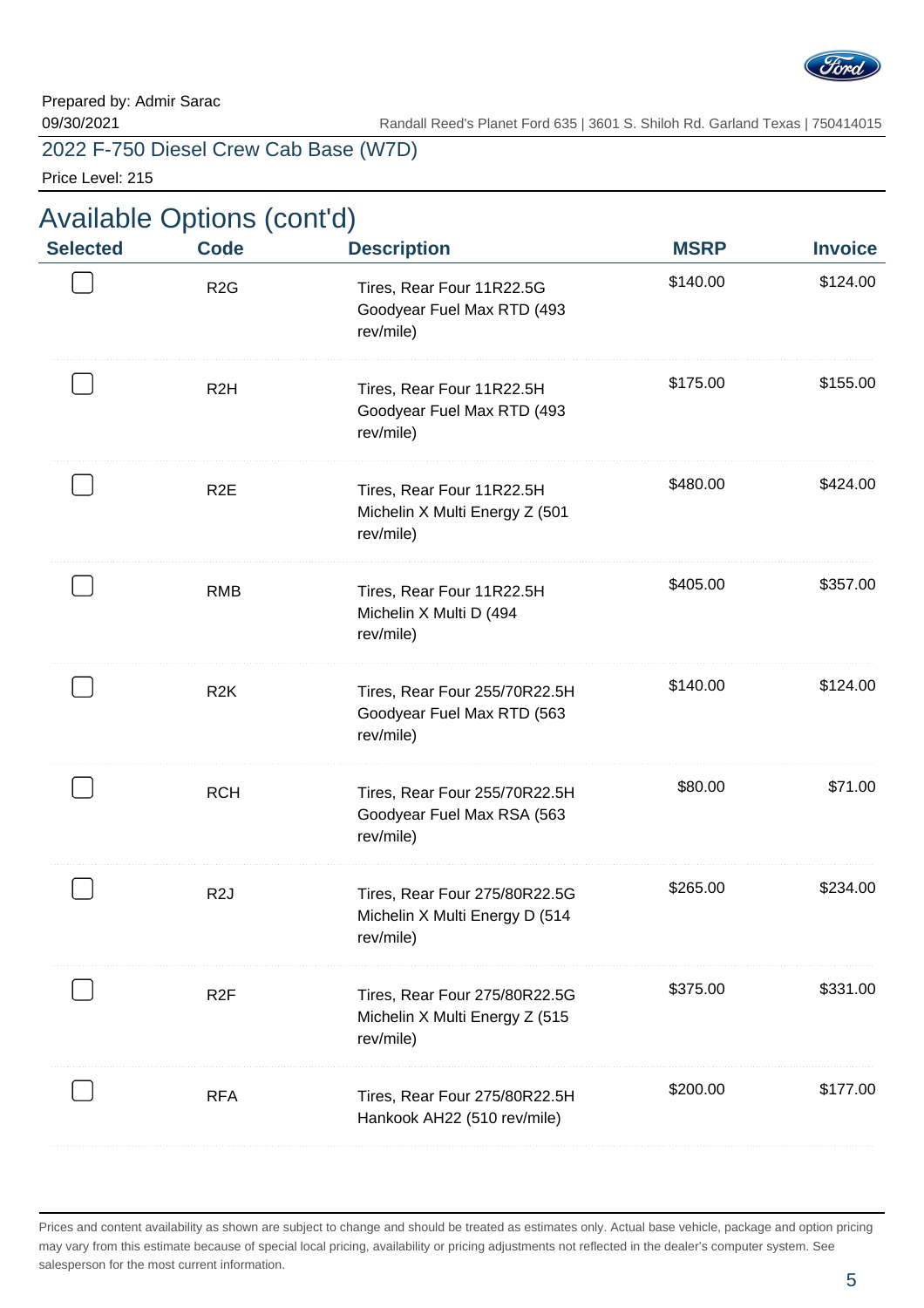

09/30/2021 Randall Reed's Planet Ford 635 | 3601 S. Shiloh Rd. Garland Texas | 750414015

2022 F-750 Diesel Crew Cab Base (W7D)

Price Level: 215

| <b>Selected</b> | <b>Code</b> | <b>Description</b>                                                                                                                                                                                                             | <b>MSRP</b> | <b>Invoice</b> |
|-----------------|-------------|--------------------------------------------------------------------------------------------------------------------------------------------------------------------------------------------------------------------------------|-------------|----------------|
|                 | <b>RDG</b>  | Tires, Rear Four 295/80R22.5H<br>Continental HSR2 SA (500<br>rev/mile)                                                                                                                                                         | \$425.00    | \$376.00       |
|                 | <b>RRC</b>  | Tires, Rear Four 295/75R22.5H<br><b>Continental HDR2 ECO PLUS</b><br>(514 rev/mile)                                                                                                                                            | \$310.00    | \$273.00       |
|                 | <b>RRA</b>  | Tires, Rear Four 295/75R22.5H<br>Continental HSR3 (514<br>rev/mile)                                                                                                                                                            | \$260.00    | \$229.00       |
| <b>Brakes</b>   |             |                                                                                                                                                                                                                                |             |                |
|                 | 67H         | Hydraulic Brake System -<br>Bosch HydroMax w/Traction<br>Control                                                                                                                                                               | <b>STD</b>  | <b>STD</b>     |
|                 |             | Full power with automatic adjustment, 4-channel ABS antilock brake system. Includes 12" x 3" (Bosch) DSSA type rear axle<br>mounted parking brake, Orscheln lever control, right of driver and hand operated park brake lever. |             |                |
|                 | 152         | <b>Trailer Connection Socket - 7-</b><br>Way, Wired for Turn Signals<br>Combined with Stop                                                                                                                                     | \$100.00    | \$88.00        |
|                 |             | Mounted at rear of frame, for combined trailer stop, tail, turn, marker light circuits. Includes electric trailer brake<br>accommodation package with cab connections for mounting customer installed electric brake unit.     |             |                |
|                 | 154         | <b>Trailer Connection Socket - 7-</b><br>Way, Wired for Turn Signals,<br>Separate of Stop                                                                                                                                      | \$100.00    | \$88.00        |
|                 |             | Mounted at rear of frame, for separate trailer stop, tail, turn, marker light circuits. Includes electric trailer brake<br>accommodation package with cab connections for mounting customer installed electric brake unit.     |             |                |
|                 | 67A         | Air Brakes - Straight Truck<br>w/Traction Control                                                                                                                                                                              | \$2,180.00  | \$1,924.00     |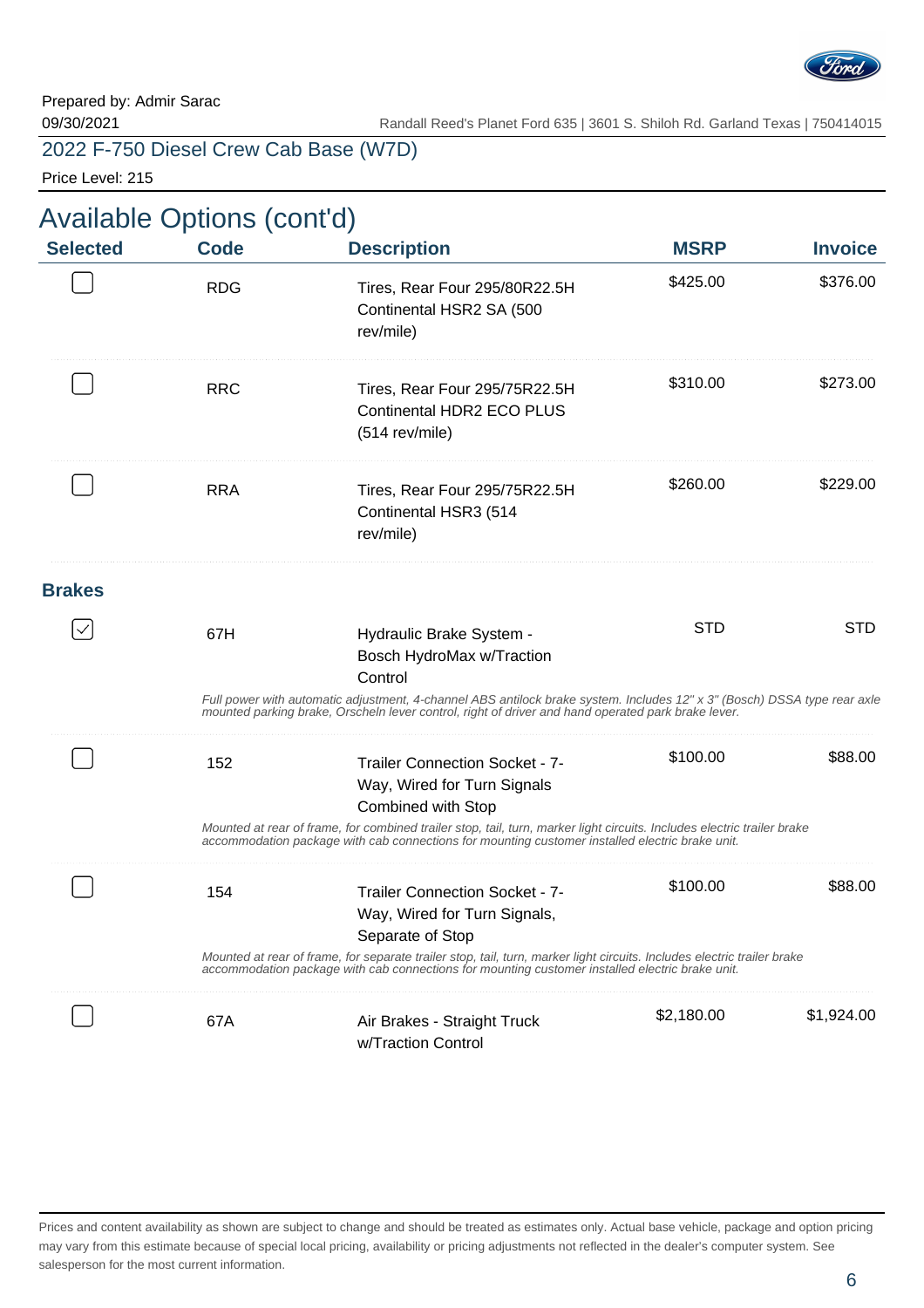

Price Level: 215

| <b>Selected</b> | <b>Code</b>                                                                  | <b>Description</b>                                                                                                                                                                                                                                                                                                                                                                                                                                                                                                                                                                                                                                                                                                                                                                                                                                                       | <b>MSRP</b> | <b>Invoice</b> |
|-----------------|------------------------------------------------------------------------------|--------------------------------------------------------------------------------------------------------------------------------------------------------------------------------------------------------------------------------------------------------------------------------------------------------------------------------------------------------------------------------------------------------------------------------------------------------------------------------------------------------------------------------------------------------------------------------------------------------------------------------------------------------------------------------------------------------------------------------------------------------------------------------------------------------------------------------------------------------------------------|-------------|----------------|
|                 | Systems).<br>Includes:<br>- Air Dryer, Bendix AD/IS w/Heater<br>compressor). | Meritor Q-Plus with ABS, Bendix Anti-Lock Brake System, 4-channel. Includes 15" x 4" front brakes, dual direct reading air<br>pressure gauges, brake lines color coded nylon, Bendix 13.2 CFM capacity air compressor, instrument panel mounted<br>yellow knob parking brake control valve, automatic slack adjusters front and rear, two rear spring parking air brake<br>chambers mounted on front of rear axle, three drain valves and two air tanks (Reference Body Builders Book for location).<br>Rear brake size and components dependent upon axle selection. Uses existing ABS system to minimize wheel slipping<br>during acceleration. Usage determined by the air brake package selected. (Should NEVER be used with Hi-Rail Train<br>Mounted left frame rail (for Hydraulic brake diesel applications that include air suspension or stand alone engine air |             |                |
|                 | 18H                                                                          | <b>Electronic Stability Control</b>                                                                                                                                                                                                                                                                                                                                                                                                                                                                                                                                                                                                                                                                                                                                                                                                                                      | Variable    | Variable       |
|                 | 98B                                                                          | Special Build Requirement -<br>Low - 38" to 48" Center of<br>Gravity                                                                                                                                                                                                                                                                                                                                                                                                                                                                                                                                                                                                                                                                                                                                                                                                     | N/C         | N/C            |
|                 | 98C                                                                          | Special Build Requirement -<br>Medium - 48" to 58" Center of<br>Gravity                                                                                                                                                                                                                                                                                                                                                                                                                                                                                                                                                                                                                                                                                                                                                                                                  | N/C         | N/C            |
|                 | 98E                                                                          | Special Build Requirement -<br>High - 58" to 68" Center of<br>Gravity                                                                                                                                                                                                                                                                                                                                                                                                                                                                                                                                                                                                                                                                                                                                                                                                    | N/C         | N/C            |
|                 | 98F                                                                          | Special Build Requirement -<br>Tanker High - 58" to 68" Center<br>of Gravity                                                                                                                                                                                                                                                                                                                                                                                                                                                                                                                                                                                                                                                                                                                                                                                             | N/C         | N/C            |
|                 | 98J                                                                          | Special Build Requirement -<br>Tanker Medium - 48" to 58"<br><b>Center of Gravity</b>                                                                                                                                                                                                                                                                                                                                                                                                                                                                                                                                                                                                                                                                                                                                                                                    | N/C         | N/C            |
|                 | 62F                                                                          | <b>Brake Chamber Spring</b><br>Relocated<br>Relocated to rear of rear axle for maximum ground clearance.                                                                                                                                                                                                                                                                                                                                                                                                                                                                                                                                                                                                                                                                                                                                                                 | \$45.00     | \$40.00        |
|                 | 62D                                                                          | Air Dryer, Bendix AD/IS<br>w/Heater                                                                                                                                                                                                                                                                                                                                                                                                                                                                                                                                                                                                                                                                                                                                                                                                                                      | \$460.00    | \$406.00       |

me rail (for Hydraulic brake diesel applications that include air suspension or stand alone engine ai compressor).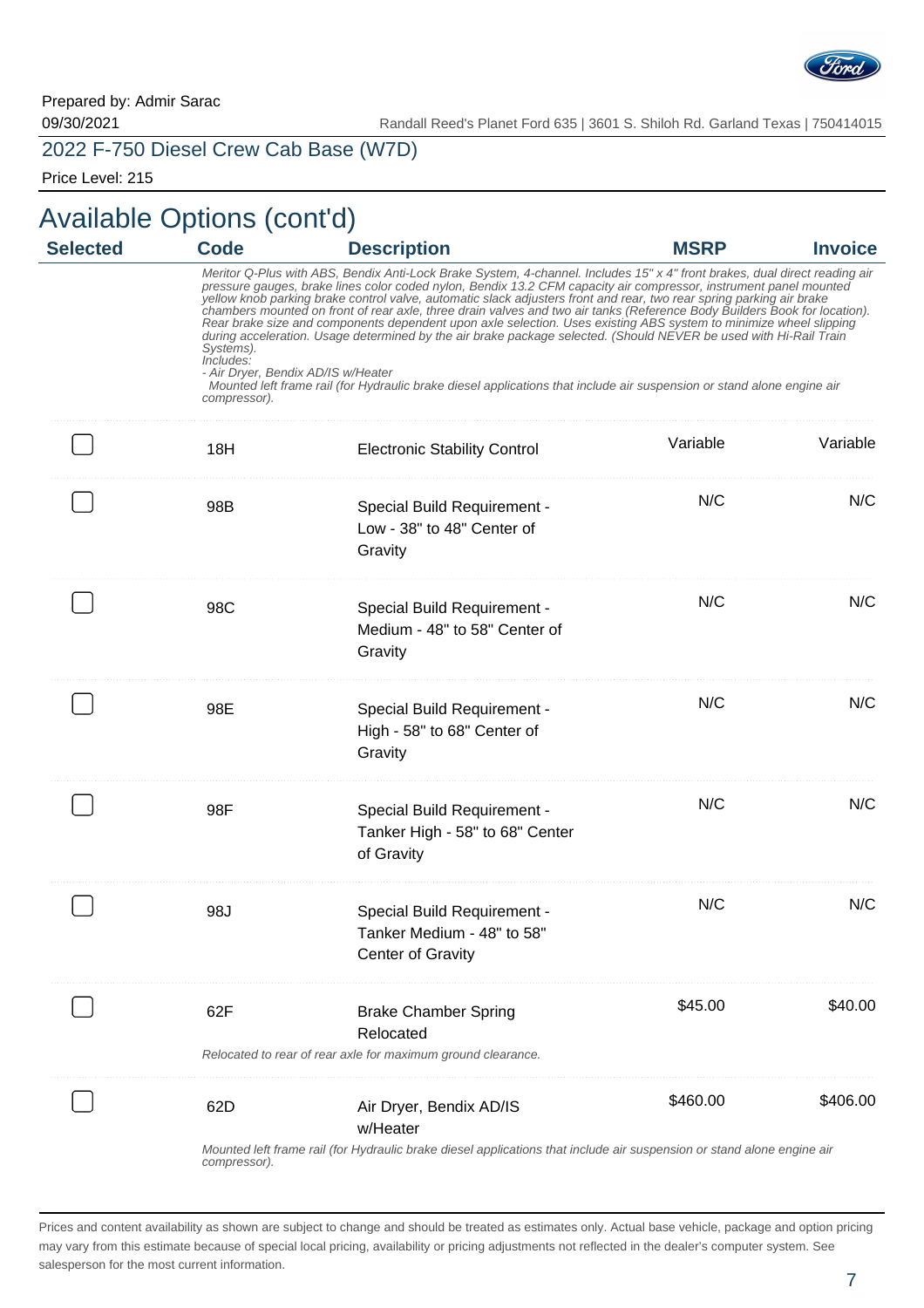

Price Level: 215

|                 | Available Options (cont'd)       |                                                                                                                                                                                  |             |                |  |  |
|-----------------|----------------------------------|----------------------------------------------------------------------------------------------------------------------------------------------------------------------------------|-------------|----------------|--|--|
| <b>Selected</b> | <b>Code</b>                      | <b>Description</b>                                                                                                                                                               | <b>MSRP</b> | <b>Invoice</b> |  |  |
|                 | 158                              | Trailer Air Brake Package<br>Includes air lines to rear of frame, hand control valve and tractor protection valve.                                                               | \$365.00    | \$322.00       |  |  |
|                 | 159                              | <b>Trailer Connection Socket - 7-</b><br>Way, Wired for Turn Signals<br><b>Combined with Stop</b>                                                                                | \$100.00    | \$88.00        |  |  |
|                 | lights).                         | Mounted at rear of frame, for combined trailer stop, tail, turn (compatible with trailers that use combined stop, tail, turn                                                     |             |                |  |  |
|                 | 157                              | <b>Trailer Connection Socket - 7-</b><br>Way, Wired for Turn Signals,<br>Separate of Stop                                                                                        | \$100.00    | \$88.00        |  |  |
|                 |                                  | Mounted at rear of frame, for separate trailer stop, tail, turn, marker light circuits (compatible with trailers that have amber or<br>side turn lamps with separate stop/turn). |             |                |  |  |
|                 | <b>Front Axle and Suspension</b> |                                                                                                                                                                                  |             |                |  |  |
|                 | 43N                              | 10,000 lb. Cap. Non-Driving -<br>Dana E-1002l - I-Beam Type                                                                                                                      | <b>STD</b>  | <b>STD</b>     |  |  |
|                 | 43P                              | 12,000 lb. Cap. Non-Driving -<br>Dana E-1202I - I-Beam Type                                                                                                                      | \$525.00    | \$464.00       |  |  |
|                 | 43D                              | 14,000 lb. Cap. Non-Driving -<br>Dana                                                                                                                                            | \$1,280.00  | \$1,130.00     |  |  |
|                 | 61D                              | Taper-Leaf Springs, Parabolic -<br>12,000 lb. Cap                                                                                                                                | \$305.00    | \$269.00       |  |  |
|                 |                                  | 2-leaf, 62" x 3.15". Also includes, standard duty, dual, double acting shock absorbers.                                                                                          |             |                |  |  |
|                 | 61E                              | Taper-Leaf Springs, Parabolic -<br>13,200 lb. Cap                                                                                                                                | \$365.00    | \$322.00       |  |  |
|                 |                                  | 3-leaf, 62" x 3.15". Also includes, standard duty, dual, double acting shock absorbers.                                                                                          |             |                |  |  |
|                 | 61F                              | Taper-Leaf Springs, Parabolic -<br>14,000 lb. Cap                                                                                                                                | \$425.00    | \$376.00       |  |  |

3-leaf, 62" x 3.15". Also includes, standard duty, dual, double acting shock absorbers.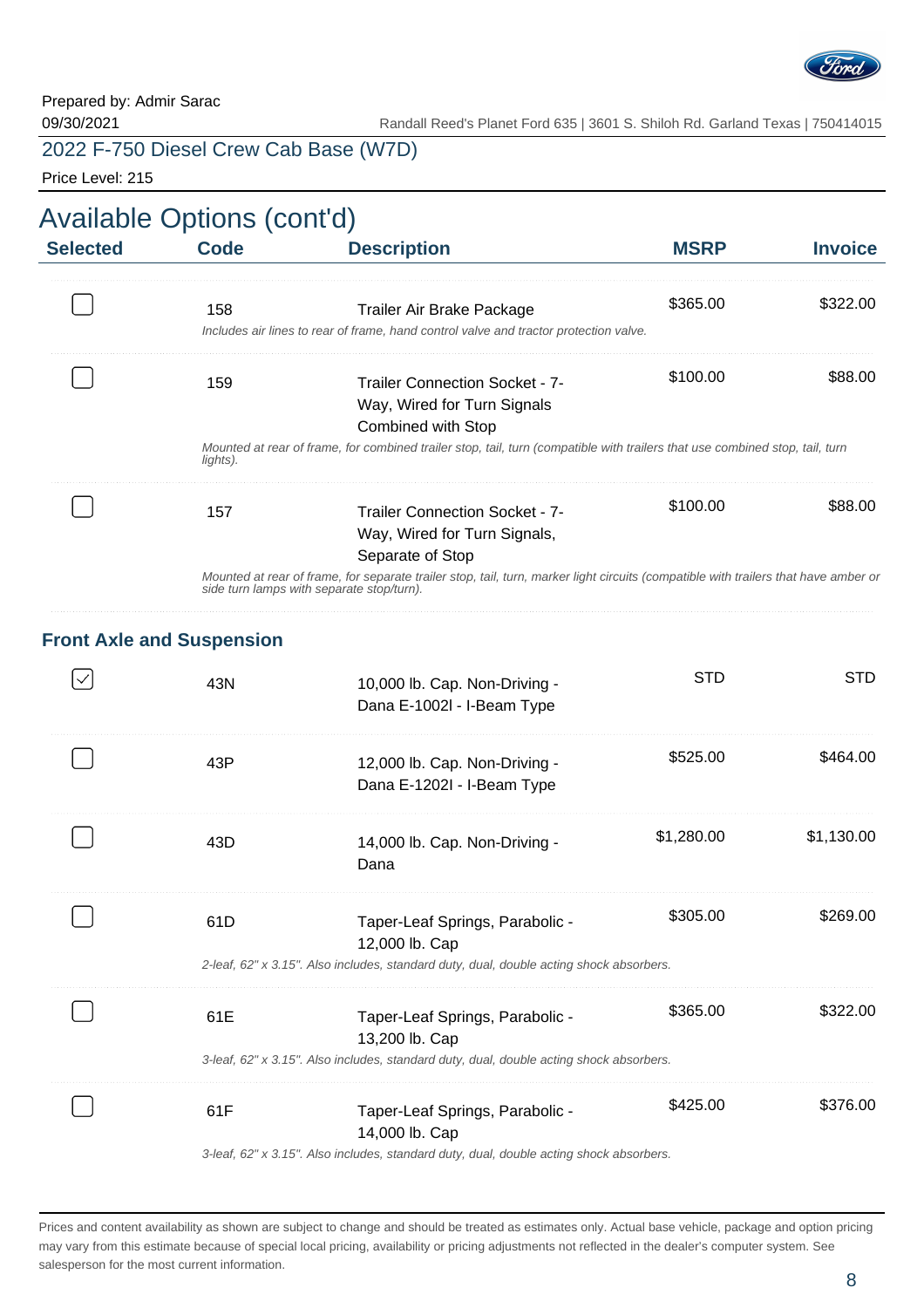

Price Level: 215

| <b>Available Options (cont'd)</b> |  |  |
|-----------------------------------|--|--|
|-----------------------------------|--|--|

| <b>Selected</b> | <b>Code</b>                     | <b>Description</b>                                                                                                                           | <b>MSRP</b> | <b>Invoice</b> |
|-----------------|---------------------------------|----------------------------------------------------------------------------------------------------------------------------------------------|-------------|----------------|
|                 | <b>15S</b>                      | <b>Front Stabilizer Bar</b>                                                                                                                  | \$490.00    | \$433.00       |
|                 | 60A                             | Lube, Front Axle, EmGard 50W,<br>Synthetic Oil                                                                                               | \$50.00     | \$44.00        |
| $\checkmark$    | 61C                             | Taper-Leaf Springs, Parabolic -<br>10,000 lb. Cap<br>2-leaf, 62" x 3.15". Also includes, standard duty, dual, double acting shock absorbers. | <b>STD</b>  | <b>STD</b>     |
|                 |                                 |                                                                                                                                              |             |                |
|                 | <b>Rear Axle and Suspension</b> |                                                                                                                                              |             |                |
|                 | 475                             | 21,000 lb. Single Reduction -<br>Open - Dana / Spicer 21060S                                                                                 | <b>STD</b>  | <b>STD</b>     |
|                 |                                 | NOTE: When specifying an axle ratio, check performance quidelines for startability and gradeability.                                         |             |                |
|                 | 476                             | 21,000 lb. Single Reduction -<br>Locking - Dana / Spicer 21060D                                                                              | \$1,830.00  | \$1,615.00     |
|                 |                                 | NOTE: When specifying an axle ratio, check performance guidelines for startability and gradeability.                                         |             |                |
|                 | 477                             | 21,000 lb. Dual Reduction -<br>Open - Dana / Spicer 21065T                                                                                   | \$1,405.00  | \$1,240.00     |
|                 |                                 | NOTE: When specifying an axle ratio, check performance guidelines for startability and gradeability.                                         |             |                |
|                 | 479                             | 23,000 lb. Single Reduction -<br>Open - Dana / Spicer S23-172                                                                                | \$2,320.00  | \$2,047.00     |
|                 |                                 | NOTE: When specifying an axle ratio, check performance guidelines for startability and gradeability.                                         |             |                |
|                 | 47P                             | 23,000 lb. Single Reduction -<br>Locking - Dana / Spicer S23-<br>172D                                                                        | \$2,100.00  | \$1,853.00     |
|                 |                                 | NOTE: When specifying an axle ratio, check performance guidelines for startability and gradeability.                                         |             |                |
|                 | 47X                             | 26,000 lb. Single Reduction -<br>Open - Dana / Spicer S26-190                                                                                | \$2,445.00  | \$2,158.00     |
|                 |                                 | NOTE: When specifying an axle ratio, check performance guidelines for startability and gradeability.                                         |             |                |

Prices and content availability as shown are subject to change and should be treated as estimates only. Actual base vehicle, package and option pricing may vary from this estimate because of special local pricing, availability or pricing adjustments not reflected in the dealer's computer system. See salesperson for the most current information.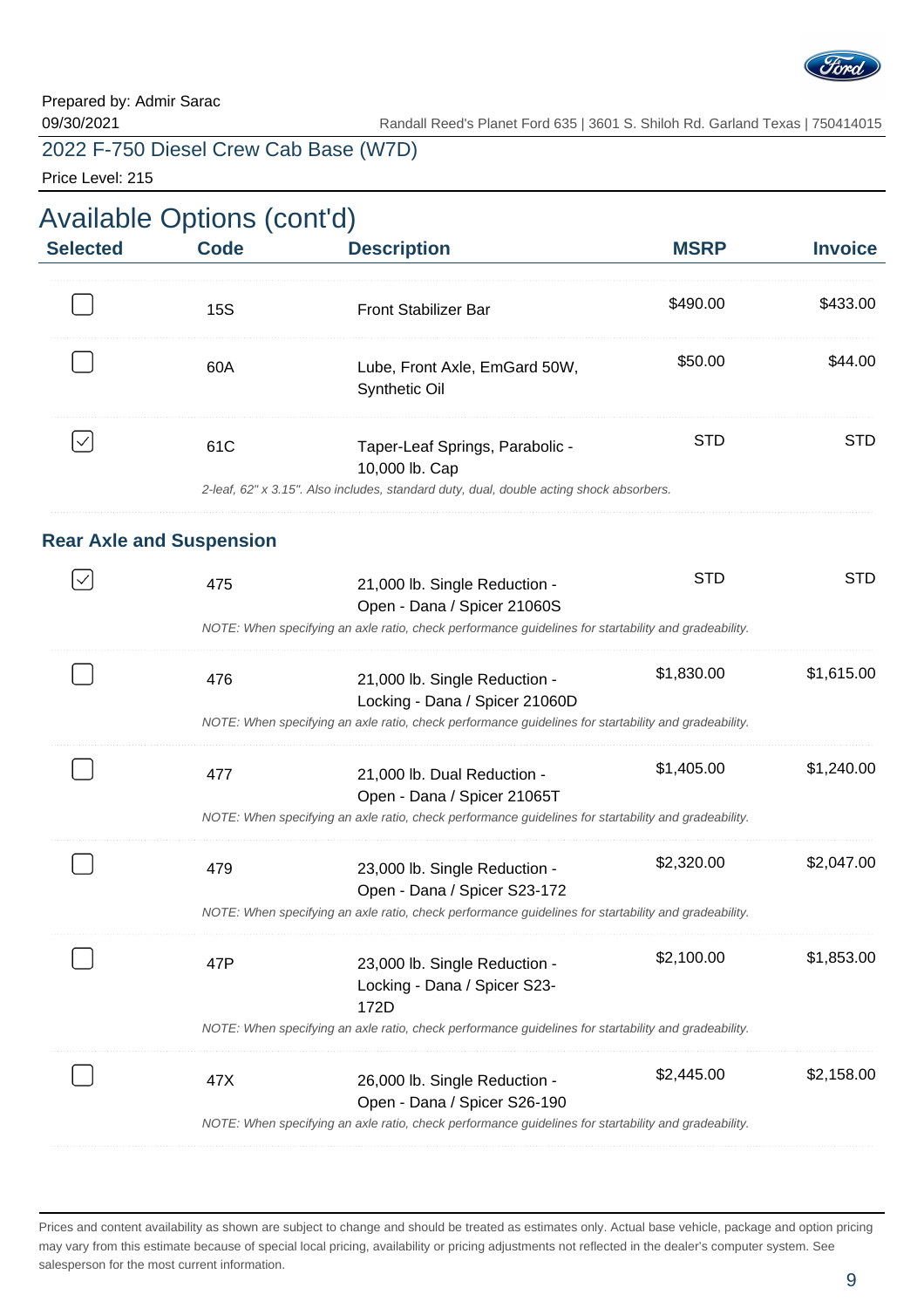

Price Level: 215

| <b>Invoice</b> | <b>MSRP</b> | <b>Description</b>                                                                                                                                                                                                                                                                                                            | <b>Code</b>      | <b>Selected</b> |
|----------------|-------------|-------------------------------------------------------------------------------------------------------------------------------------------------------------------------------------------------------------------------------------------------------------------------------------------------------------------------------|------------------|-----------------|
| \$164.00       | \$185.00    | <b>Driveshaft Upgrade</b>                                                                                                                                                                                                                                                                                                     | <b>18P</b>       |                 |
|                |             | A heavy duty drive line is optional. Heavy duty drive line components are required in more demanding applications, such as<br>higher torque engines or deep reduction low gear(s). The heavier SPL-140 driveshaft is powertrain dependent and should<br>be used when more durability is required by the vocation or customer. |                  |                 |
| <b>STD</b>     | <b>STD</b>  | Multi-Leaf Springs - 21,000 lb.<br>Cap                                                                                                                                                                                                                                                                                        | 68P              |                 |
|                |             | 11-leaf. Includes 2,000 lb auxiliary springs for load stabilization.                                                                                                                                                                                                                                                          |                  |                 |
| \$203.00       | \$230.00    | Multi-Leaf Springs - 23,000 lb.<br>Cap                                                                                                                                                                                                                                                                                        | 68R              |                 |
|                |             | 11-leaf. Includes 2,000 lb auxiliary springs for load stabilization.                                                                                                                                                                                                                                                          |                  |                 |
| \$433.00       | \$490.00    | Multi-Leaf Springs - 31,000 lb.<br>Cap                                                                                                                                                                                                                                                                                        | 68T              |                 |
|                |             | 11-leaf. Includes 2,000 lb auxiliary springs for load stabilization.                                                                                                                                                                                                                                                          |                  |                 |
| \$1,006.00     | \$1,140.00  | Air Suspension - 21,000 lb. Cap<br>With single air suspension leveling valve.<br>- Shock Absorbers, Rear - Double Acting                                                                                                                                                                                                      | 68B<br>Includes: |                 |
| \$1,015.00     | \$1,150.00  | Air Suspension - 23,000 lb. Cap<br>With single air suspension leveling valve.<br>- Shock Absorbers, Rear - Double Acting                                                                                                                                                                                                      | 68F<br>Includes: |                 |
| \$181.00       | \$205.00    | Air Suspension Dump Valve                                                                                                                                                                                                                                                                                                     | 68Z              |                 |
| \$292.00       | \$330.00    | Air Suspension Leveling Valve,<br>1 Additional Valve Provides<br>Dual Height                                                                                                                                                                                                                                                  | 68Y              |                 |
| \$145.00       | \$165.00    | Shock Absorbers, Rear -<br>Double Acting                                                                                                                                                                                                                                                                                      | 961              |                 |
| \$88.00        | \$100.00    | Lube, Rear Axle, EmGard 75W-<br>90, Synthetic Oil                                                                                                                                                                                                                                                                             | 607              |                 |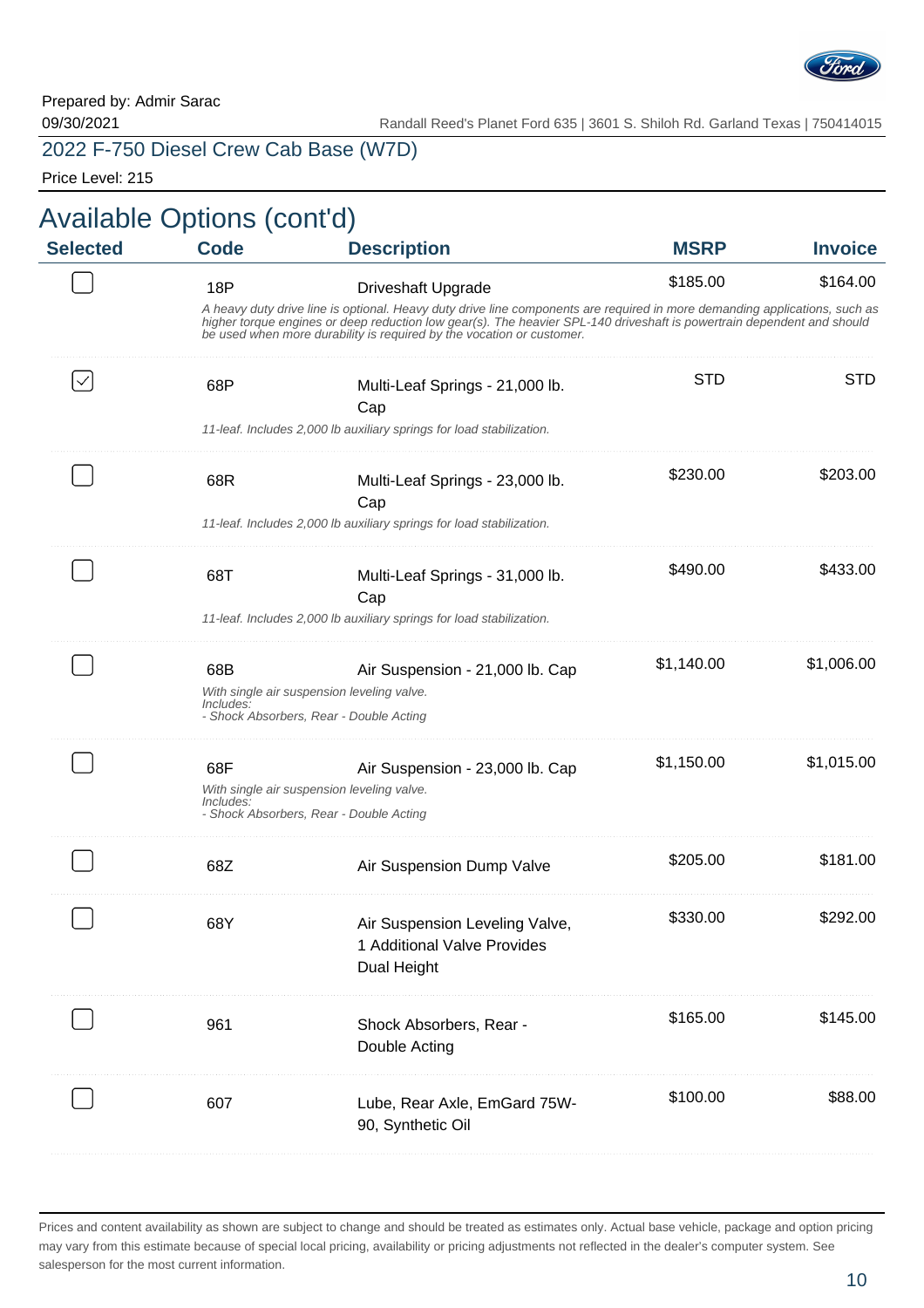

Price Level: 215

|                  | Available Options (cont'd) |                                                 |             |                |
|------------------|----------------------------|-------------------------------------------------|-------------|----------------|
| <b>Selected</b>  | <b>Code</b>                | <b>Description</b>                              | <b>MSRP</b> | <b>Invoice</b> |
|                  | X4E                        | 4.63 Axle Ratio                                 | N/C         | N/C            |
|                  | X4F                        | 4.78 Axle Ratio                                 | N/C         | N/C            |
|                  | X4G                        | 4.88 Axle Ratio                                 | N/C         | N/C            |
|                  | X <sub>5</sub> F           | 5.25 Axle Ratio                                 | N/C         | N/C            |
|                  | X <sub>5</sub> B           | 5.29 Axle Ratio                                 | N/C         | N/C            |
|                  | X <sub>5</sub> D           | 5.57 Axle Ratio                                 | N/C         | N/C            |
|                  | X6A                        | 6.14 Axle Ratio                                 | N/C         | N/C            |
|                  | X6B                        | 6.17 Axle Ratio                                 | N/C         | N/C            |
|                  | X <sub>6</sub> D           | 6.50 Axle Ratio                                 | N/C         | N/C            |
|                  | X6E                        | 6.83 Axle Ratio                                 | N/C         | N/C            |
|                  | X48                        | 4.88/6.65 Two-Speed Axle<br>Ratios              | N/C         | N/C            |
|                  | X52                        | 5.29/7.21 Two-Speed Axle<br>Ratios              | N/C         | N/C            |
|                  | X65                        | 6.50/8.87 Two-Speed Axle<br>Ratios              | N/C         | N/C            |
| <b>Wheelbase</b> |                            |                                                 |             |                |
|                  | 182WB                      | 182" Wheelbase/72" CA/49"<br><b>AF/270" OAL</b> | <b>STD</b>  | <b>STD</b>     |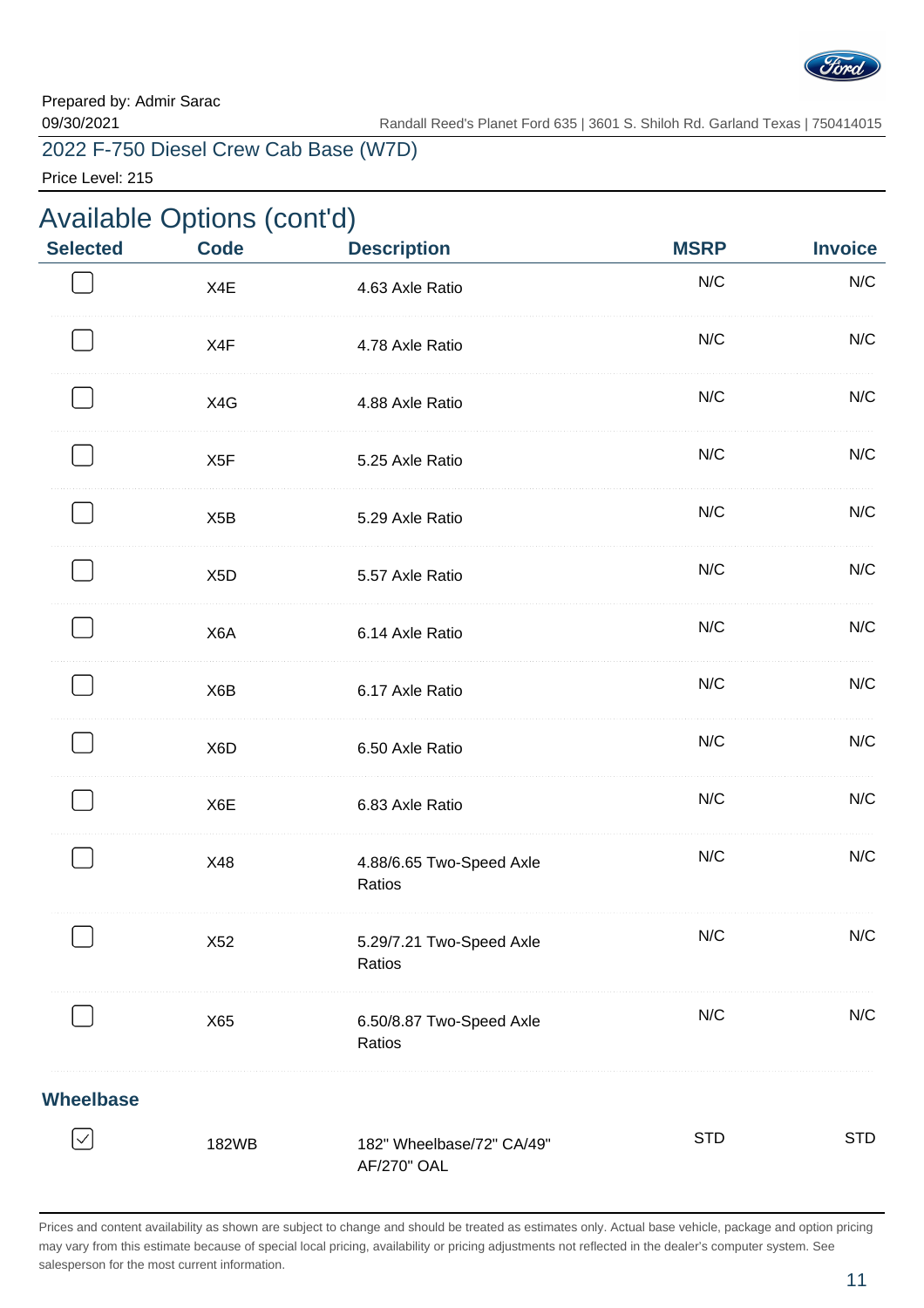

Price Level: 215

|                 | <b>Available Options (cont'd)</b>             |                                                                                                                                                              |             |                |  |  |
|-----------------|-----------------------------------------------|--------------------------------------------------------------------------------------------------------------------------------------------------------------|-------------|----------------|--|--|
| <b>Selected</b> | <b>Code</b>                                   | <b>Description</b>                                                                                                                                           | <b>MSRP</b> | <b>Invoice</b> |  |  |
|                 | 194WB                                         | 194" Wheelbase/84" CA/49"<br>AF/282" OAL                                                                                                                     | \$85.00     | \$75.00        |  |  |
|                 | 212WB                                         | 212" Wheelbase/102" CA/70"<br>AF/321" OAL                                                                                                                    | \$365.00    | \$322.00       |  |  |
|                 | 218WB                                         | 218" Wheelbase/108" CA/70"<br>AF/327" OAL                                                                                                                    | \$430.00    | \$380.00       |  |  |
|                 | 230WB                                         | 230" Wheelbase/120" CA/75"<br>AF/344" OAL                                                                                                                    | \$440.00    | \$389.00       |  |  |
|                 | 236WB                                         | 236" Wheelbase/126" CA/75"<br>AF/350" OAL                                                                                                                    | \$515.00    | \$454.00       |  |  |
|                 | 248WB                                         | 248" Wheelbase/136" CA/81"<br>AF/368" OAL                                                                                                                    | \$855.00    | \$754.00       |  |  |
|                 | 254WB                                         | 254" Wheelbase/144" CA/81"<br><b>AF/374" OAL</b>                                                                                                             | \$875.00    | \$773.00       |  |  |
|                 | 260WB                                         | 260" Wheelbase/150" CA/87"<br><b>AF/386" OAL</b>                                                                                                             | \$890.00    | \$786.00       |  |  |
|                 | 266WB                                         | 266" Wheelbase/156" CA/87"<br>AF/392" OAL                                                                                                                    | \$910.00    | \$803.00       |  |  |
| <b>Frame</b>    |                                               |                                                                                                                                                              |             |                |  |  |
|                 | 535<br>Includes:<br>- GVWR Limit: 37,000 lbs. | Single Channel - Straight 'C'<br>15.14 SM, 80,000 PSI<br>1,211,200 RBM. High strength low alloy steel. 10.250" x 3.092" x 0.375" (260.4mm x 78.5mm x 9.5mm). | <b>STD</b>  | <b>STD</b>     |  |  |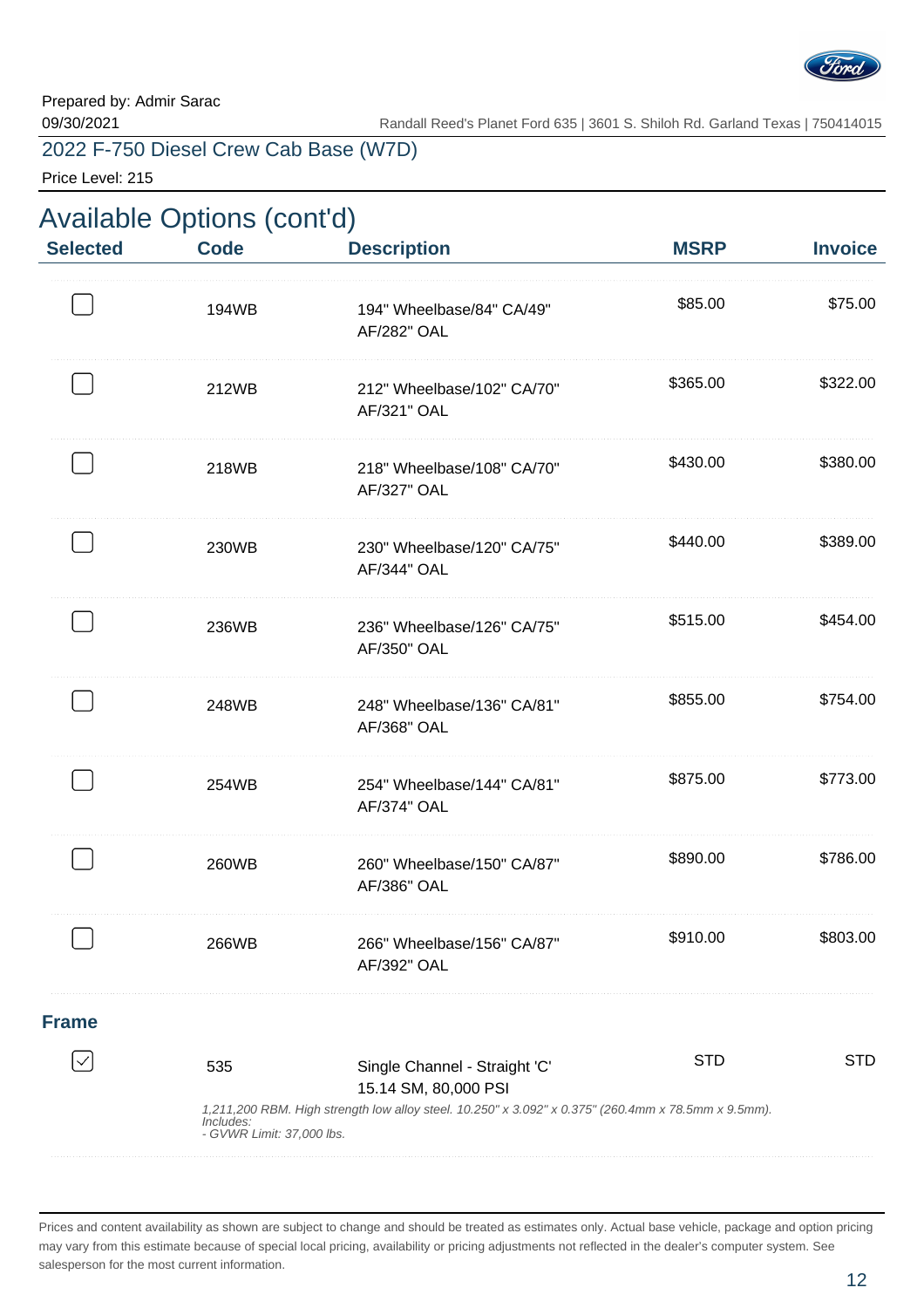

Price Level: 215

| <b>Selected</b> | Available Options (cont'd)<br><b>Code</b> | <b>Description</b>                                                                                                      | <b>MSRP</b> | <b>Invoice</b> |
|-----------------|-------------------------------------------|-------------------------------------------------------------------------------------------------------------------------|-------------|----------------|
|                 | 536                                       | Single Channel - Straight 'C'                                                                                           | \$365.00    | \$322.00       |
|                 |                                           | 14.18 SM, 120,000 PSI<br>1,701,600 RBM. Heat treated alloy steel; 10.125" x 3.580" x 0.312" (257.2mm x 90.9mm x 8.0mm). |             |                |
|                 | 538                                       | Single Channel - Straight 'C'<br>16.98 SM, 120,000 PSI                                                                  | \$650.00    | \$574.00       |
|                 |                                           | 2,037,600 RBM. Heat treated alloy steel; 10.250" x 3.610" x 0.375" (260.4mm x 91.66mm x 9.5mm).                         |             |                |
|                 | 539                                       | Single Channel - Straight 'C'<br>20.11 SM, 120,000 PSI                                                                  | \$1,075.00  | \$949.00       |
|                 |                                           | 2,413,200 RBM. Heat treated alloy steel; 10.375" x 3.705" x 0.438" (263.5mm x 94.1mm x 11.1mm).                         |             |                |
|                 | 41R                                       | Outer "C" Channel<br>Reinforcement - 120,000 PSI                                                                        | \$1,160.00  | \$1,024.00     |
|                 |                                           | 29.84 SM; 3,580,800 RBM. Heat treated alloy steel; 10.813" x 3.892" x 0.312"; (274.6 mm x 98.9 mm x 8.0 mm).            |             |                |
|                 | 532                                       | Frame Extension, Front -<br>Integral 20" In Front of Grille                                                             | \$490.00    | \$433.00       |
|                 | Includes:<br>- Grille, Fixed - Black/Gray | - Bumper, Front - Delete - Also Deletes Mounting Brackets                                                               |             |                |
|                 | 765                                       | Bumper, Front - Full Width,<br>Chrome Plated Steel - (Included                                                          | \$490.00    | \$433.00       |
|                 |                                           | in (90E) Exterior Appearance<br>Group)                                                                                  |             |                |
|                 | 767                                       | Bumper, Front - Swept Back,<br><b>Painted Steel</b>                                                                     | \$345.00    | \$305.00       |
|                 | Dark shadow gray color.                   |                                                                                                                         |             |                |
|                 | 76X                                       | Bumper, Front - Delete - Also<br><b>Deletes Mounting Brackets</b>                                                       | $-$135.00$  | $-$119.00$     |
|                 | 76F                                       | 3" Front Bumper Extension                                                                                               | \$175.00    | \$155.00       |
|                 | 76Y                                       | Tow Hooks - Delete                                                                                                      | $-$70.00$   | $-$ \$61.00    |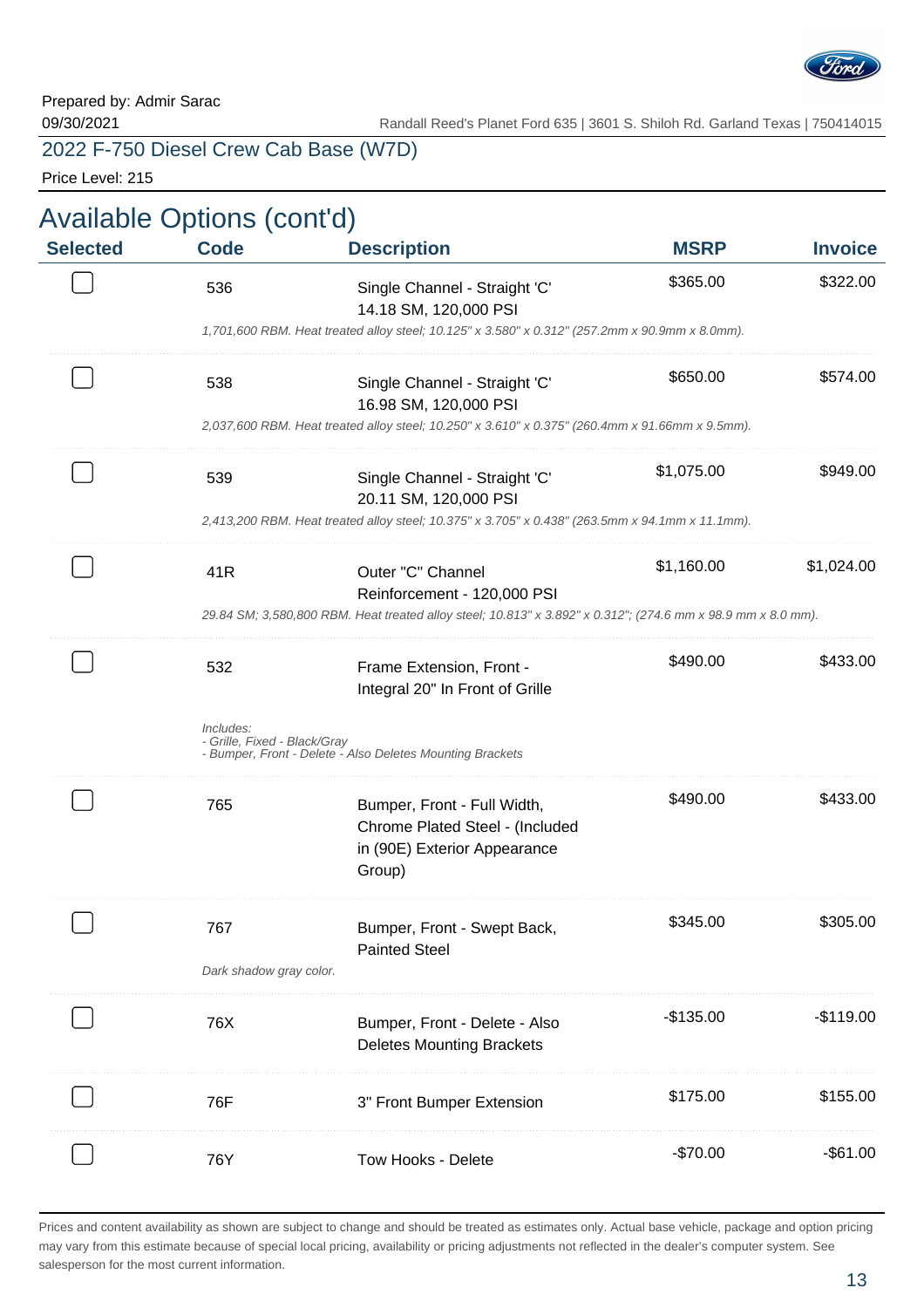

Price Level: 215

| <b>Selected</b> | Available Options (cont'd)<br><b>Code</b> | <b>Description</b>                                                                                                                                     | <b>MSRP</b> | <b>Invoice</b> |
|-----------------|-------------------------------------------|--------------------------------------------------------------------------------------------------------------------------------------------------------|-------------|----------------|
|                 | 18D                                       | Special Rating GVWR - Limited<br>to 25,999 lb. GVWR                                                                                                    | \$120.00    | \$106.00       |
|                 | 18G                                       | Special De-Rating GVWR -<br>Limited to 33,000 lb. GVWR<br>May eliminate the need to pay 12% Federal Excise Tax (F. E. T.).                             | \$120.00    | \$106.00       |
|                 | 19D<br>conversion.                        | Frame Rail Drill #3<br>Factory pre-drilled holes in frame rails to support aftermarket install of Hydraulic pump system for EZ-TRAC 4x4                | \$50.00     | \$44.00        |
|                 | 19E                                       | Frame Rail Drill #2<br>Factory pre-drilled holes in frame rails to support aftermarket install of transfer case brackets for a Meritor 4x4 conversion. | \$50.00     | \$44.00        |
|                 | 86C                                       | Chrome Grille Surround -<br>(Included in (90E) Exterior<br>Appearance Group)                                                                           | \$245.00    | \$216.00       |
|                 | 86B                                       | Grille, Fixed - Black/Gray                                                                                                                             | \$125.00    | \$111.00       |
| <b>Exhaust</b>  |                                           |                                                                                                                                                        |             |                |
|                 | 91G                                       | Under Cab, Right Side Outlet,<br>Switchback-Style                                                                                                      | <b>STD</b>  | <b>STD</b>     |
|                 |                                           | Single, horizontal muffler, right side, under cab, outside of frame rail with rear discharge.                                                          |             |                |
|                 | 91B                                       | Back of Cab, Right Side Outlet,<br>Torpedo-Style                                                                                                       | N/C         | N/C            |
|                 |                                           | Single, horizontal muffler/pipe, inline, right side exhaust with underbody exit, in front of axle.                                                     |             |                |
|                 | 91D                                       | Under Cab, Vertical Outlet,<br>Right Side, Switchback-Style -<br>Intrudes 2" into clean CA                                                             | \$715.00    | \$631.00       |
|                 |                                           | WARNING! The selection of this Exhaust could reduce the available CA dimension.                                                                        |             |                |
|                 | heat shield and turnout exit.             | Single, horizontal muffler, right side under cab outside of frame rail with vertical exhaust passenger side rear corner with                           |             |                |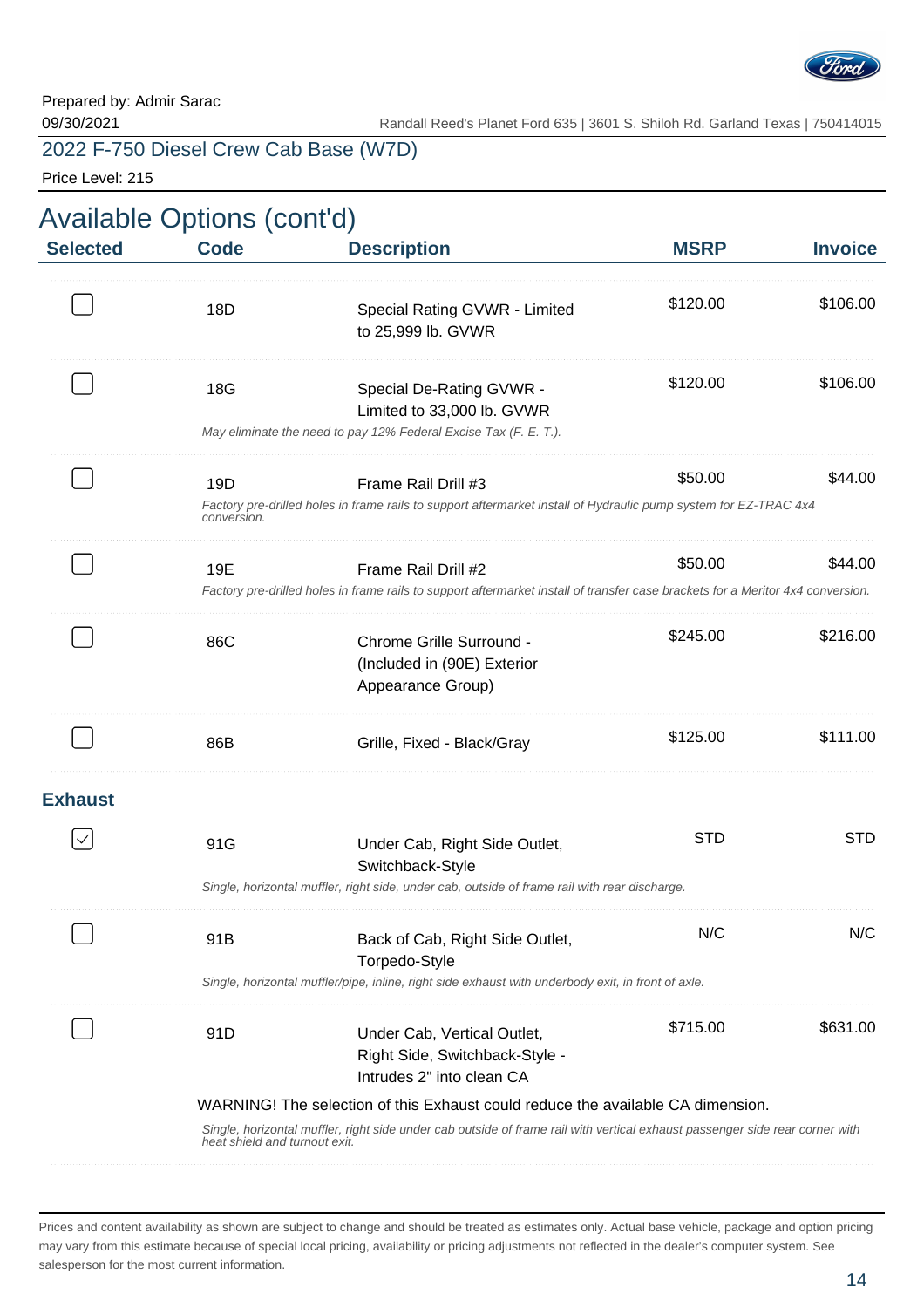

Price Level: 215

|                   | <b>Available Options (cont'd)</b>        |                                                                                               |             |                |  |
|-------------------|------------------------------------------|-----------------------------------------------------------------------------------------------|-------------|----------------|--|
| <b>Selected</b>   | <b>Code</b>                              | <b>Description</b>                                                                            | <b>MSRP</b> | <b>Invoice</b> |  |
| <b>Fuel Tanks</b> |                                          |                                                                                               |             |                |  |
| $\checkmark$      | 65E                                      | Fuel Tank - LH 65 Gallon<br>Rectangular - Aluminum                                            | <b>STD</b>  | <b>STD</b>     |  |
|                   | 65F                                      | Fuel Tank - 115 Gallon<br>Rectangular - Aluminum - LH<br>65-gal, RH 50-gal                    | \$915.00    | \$807.00       |  |
| $\checkmark$      | 12                                       | 12 Gal. Single Tank Fuel Fill.<br>Mandatory Charge Applied,<br><b>Based On Tank Selection</b> | \$0.00      | \$41.28        |  |
|                   | <b>Electrical / Alternator / Battery</b> |                                                                                               |             |                |  |
| $\checkmark$      | <b>STDALT</b>                            | Extra Heavy Duty Alternator -<br>12-Volt, 200 Amp Denso SC5                                   | <b>STD</b>  | <b>STD</b>     |  |
|                   | 17A                                      | Extra Heavy Duty Alternator -<br>12-Volt, 240 Amps                                            | \$410.00    | \$362.00       |  |
|                   | 17D                                      | Dual Heavy Duty Alternators -<br>357 Amp Capacity - 200 & 157<br>amp Denso SC5/SC2            | \$855.00    | \$754.00       |  |
|                   | 55M                                      | Jump Start Stud - Remote<br>Mounted                                                           | \$90.00     | \$80.00        |  |
|                   | <b>STDBAT</b><br>12 Volt, Motorcraft.    | Battery - Two 750 CCA, 1500<br>Total, Includes Steel Battery<br>Box                           | <b>STD</b>  | <b>STD</b>     |  |
|                   | 63B                                      | Battery - Two 900 CCA, 1800<br>Total, Includes Steel Battery<br>Box                           | \$60.00     | \$53.00        |  |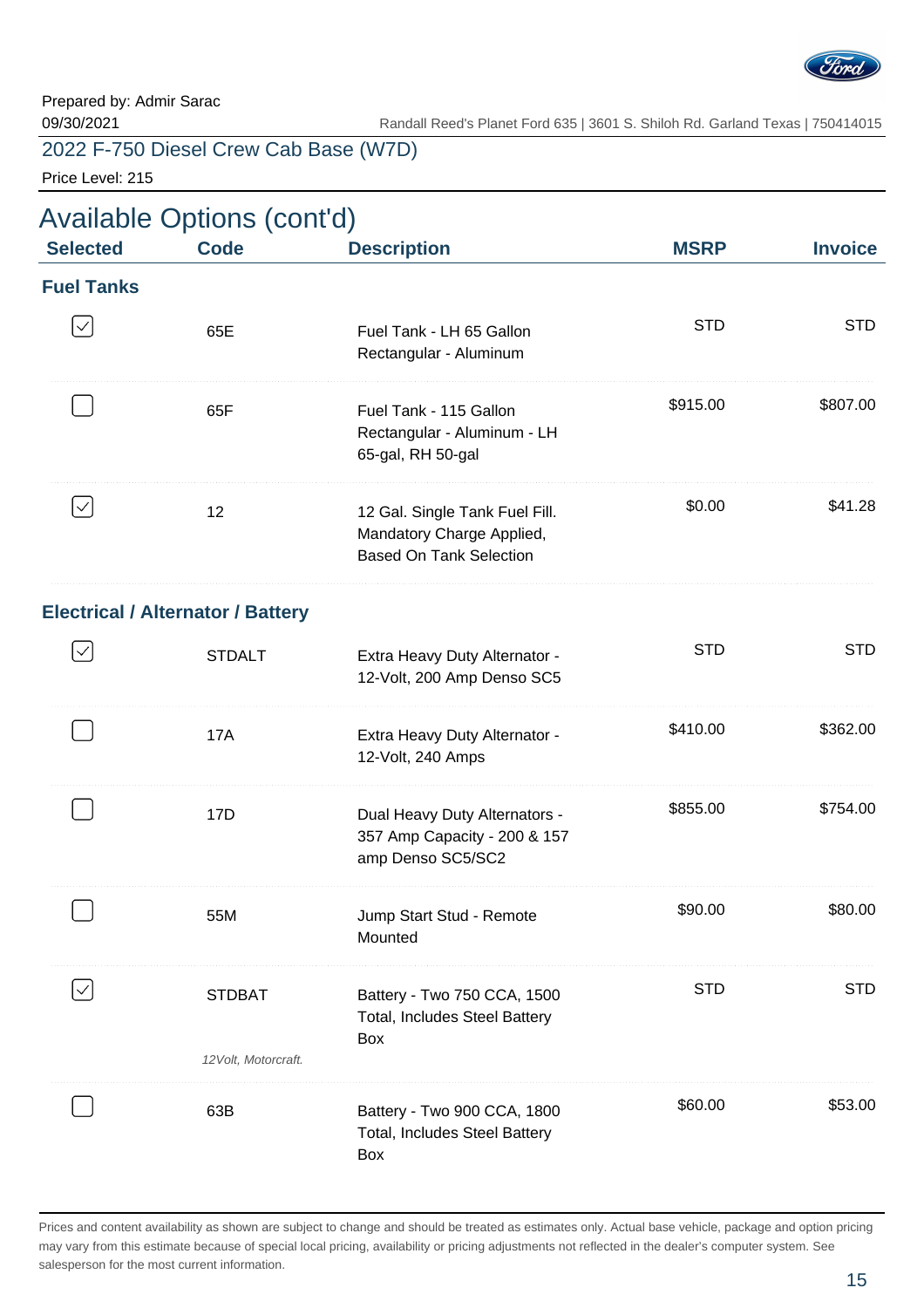

Price Level: 215

| <b>Selected</b> | <b>Code</b>          | <b>Description</b>                                                                                                                                                                   | <b>MSRP</b> | <b>Invoice</b> |
|-----------------|----------------------|--------------------------------------------------------------------------------------------------------------------------------------------------------------------------------------|-------------|----------------|
|                 | 12 Volt, Motorcraft. |                                                                                                                                                                                      |             |                |
|                 | 63D                  | Battery - Three 900 CCA, 2700<br>Total, Includes Steel Battery<br>Box                                                                                                                | \$250.00    | \$221.00       |
|                 | 12 Volt, Motorcraft. |                                                                                                                                                                                      |             |                |
|                 | 63Y                  | Battery - Temporary Mount for<br><b>Truck Chassis</b>                                                                                                                                | \$235.00    | \$208.00       |
|                 | 164                  | Roof Marker/Clearance Lights -<br>Clear Lenses, 5 Lights<br>(Replaces Standard Amber<br>Lenses)                                                                                      | \$30.00     | \$27.00        |
|                 | 16X                  | Roof Marker/Clearance Lights -<br>Delete                                                                                                                                             | N/C         | N/C            |
|                 |                      | For Airport or Applications that receive modified roof coverings.                                                                                                                    |             |                |
|                 | 59C                  | Body Builder Wiring - At End of<br>Frame, Combined - (ILO<br>Standard - Back of Cab<br>Combined)                                                                                     | \$135.00    | \$119.00       |
|                 |                      | Includes sealed connectors for 2 ground circuits, with combined left/stop, combined right/stop, stop lamps, back up lamps.<br>Also includes 2 additional pass through wires to cab.  |             |                |
|                 | 59D                  | Body Builder Wiring - At Back of<br>Cab, Separate - (ILO Standard -<br>Back of Cab Combined)                                                                                         | \$70.00     | \$61.00        |
|                 |                      | Includes sealed connectors for 2 ground circuits, with separate left/stop, separate right/stop, back up lamps. Also includes 2<br>additional pass through wires to cab.              |             |                |
|                 | 59E                  | Body Builder Wiring - At End of<br>Frame, Separate - (ILO<br>Standard - Back of Cab                                                                                                  | \$135.00    | \$119.00       |
|                 |                      | Combined)<br>Includes sealed connectors for 2 ground circuits, with separate left/stop, separate right/stop, back up lamps. Also includes 2<br>additional pass through wires to cab. |             |                |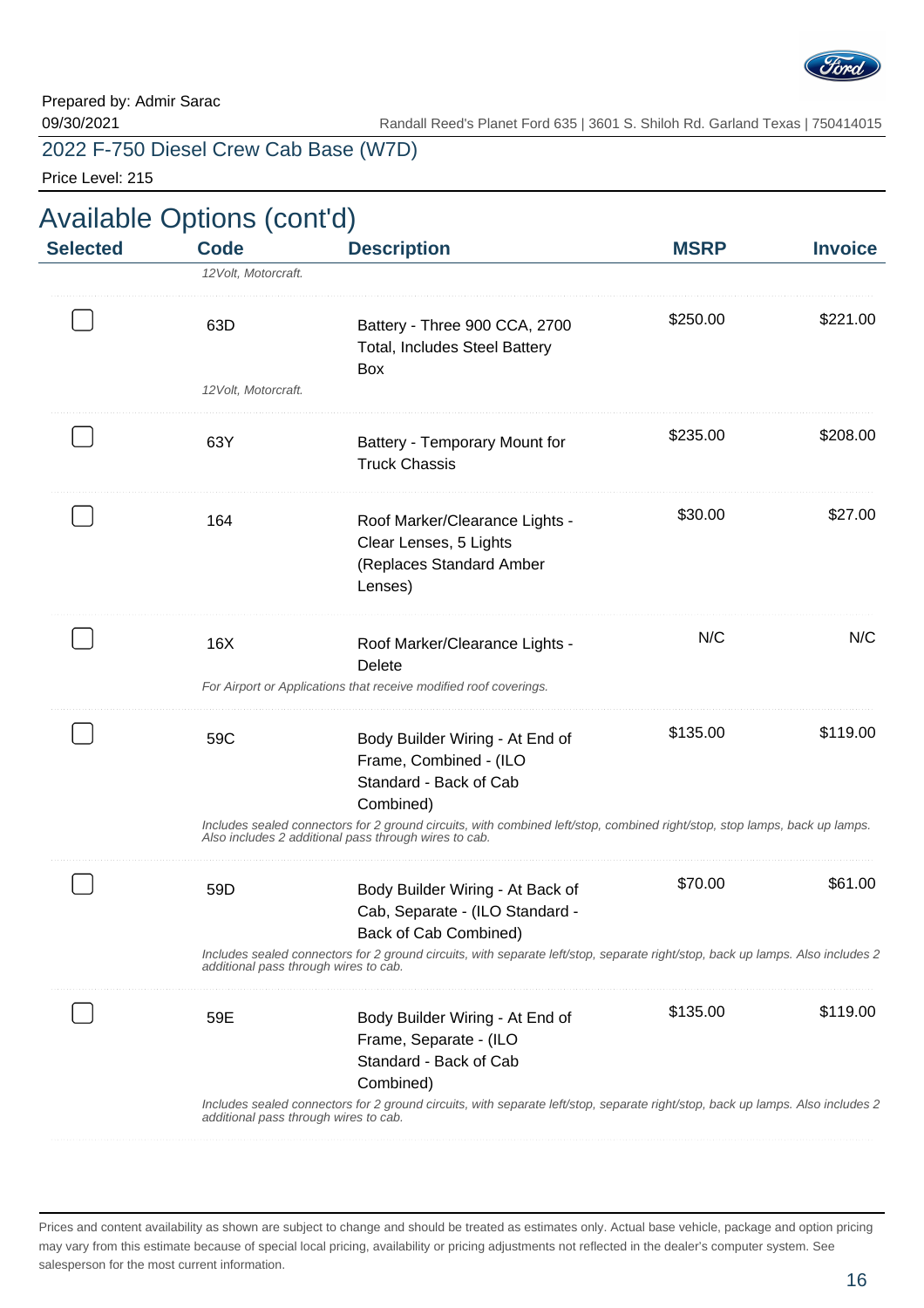

Price Level: 215

|                 | <b>Available Options (cont'd)</b>          |                                                                                                              |             |                |  |  |
|-----------------|--------------------------------------------|--------------------------------------------------------------------------------------------------------------|-------------|----------------|--|--|
| <b>Selected</b> | <b>Code</b>                                | <b>Description</b>                                                                                           | <b>MSRP</b> | <b>Invoice</b> |  |  |
|                 | 17M                                        | Back-Up Alarm - Electric, 102<br>dBA                                                                         | \$110.00    | \$97.00        |  |  |
|                 | 962                                        | Daytime Running Lamps (Not<br>Configurable)                                                                  | \$25.00     | \$23.00        |  |  |
|                 | 86M                                        | Upfitter Interface Module                                                                                    | \$320.00    | \$282.00       |  |  |
|                 | 55X                                        | <b>Tail Light Delete</b><br>Deletes stop, turn, tail and backup lights. Does not omit cable to end of frame. | N/C         | N/C            |  |  |
|                 | <b>16V</b><br>Available in message center. | Voltmeter                                                                                                    | \$100.00    | \$88.00        |  |  |
| <b>Seats</b>    |                                            |                                                                                                              |             |                |  |  |
| $\checkmark$    | 88A                                        | 30/0/30 Fixed Driver & Fixed<br>Passenger w/Consolette - Vinyl                                               | <b>STD</b>  | <b>STD</b>     |  |  |
|                 | 88B                                        | 30/0/30 Fixed Driver & Fixed<br>Passenger w/Consolette - Cloth                                               | \$125.00    | \$111.00       |  |  |
|                 | 881                                        | 30/70 Fixed Driver & Fixed 2-<br>Passenger Bench - Vinyl                                                     | \$350.00    | \$309.00       |  |  |
|                 | 882                                        | 30/70 Fixed Driver & Fixed 2-<br>Passenger Bench - Cloth                                                     | \$475.00    | \$420.00       |  |  |
|                 | 88C                                        | 30/0/0 Fixed Driver only - Vinyl                                                                             | $-$120.00$  | $-$106.00$     |  |  |
|                 | 88D                                        | 30/0/0 Fixed Driver only - Cloth                                                                             | N/C         | N/C            |  |  |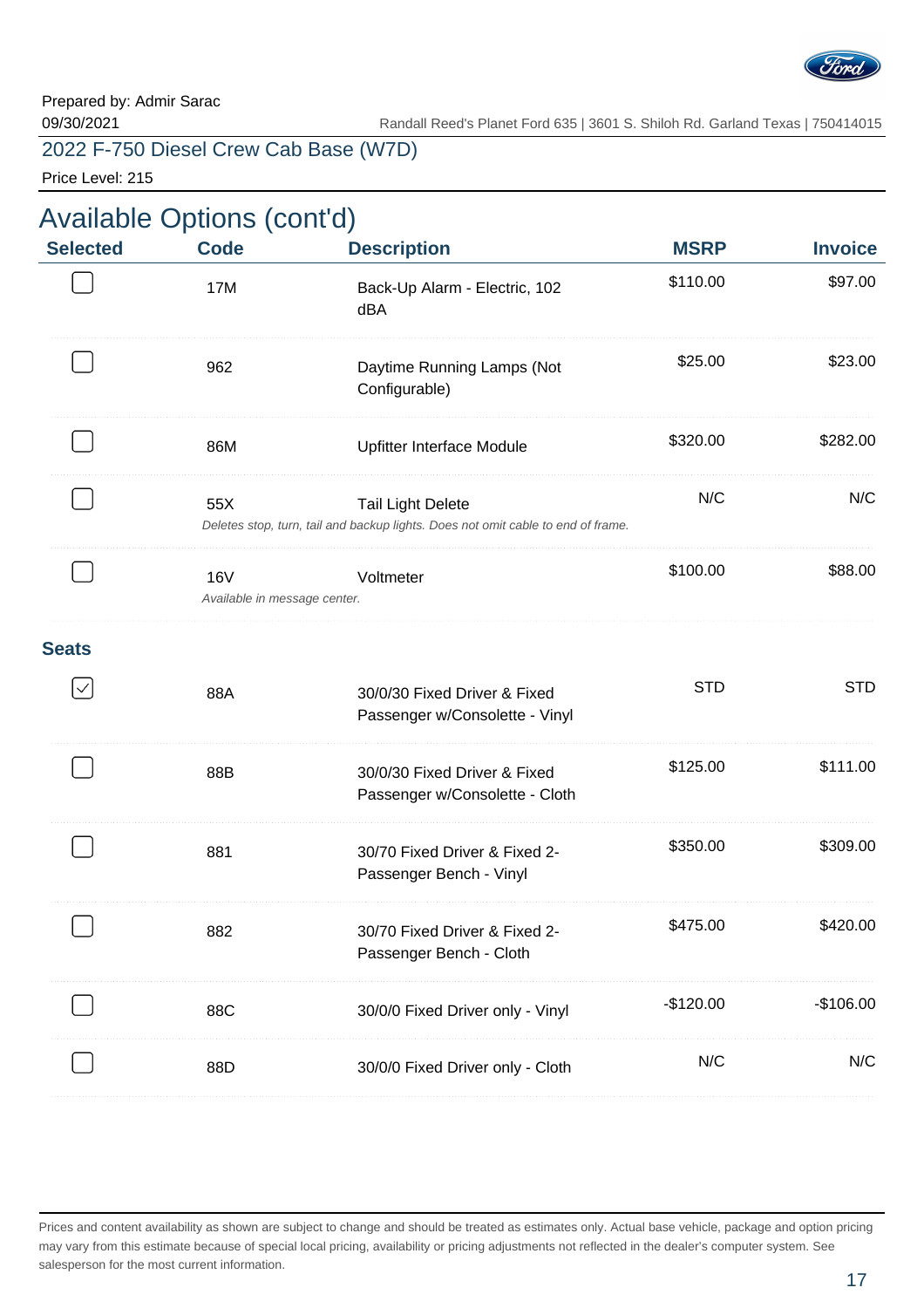

Price Level: 215

| <b>Available Options (cont'd)</b> |                    |                                                                                                                    |                         |                            |
|-----------------------------------|--------------------|--------------------------------------------------------------------------------------------------------------------|-------------------------|----------------------------|
| <b>Selected</b>                   | <b>Code</b><br>88R | <b>Description</b><br>30/0/30 Air Ride Driver (Integral<br>Air Pump) & Fixed Passenger<br>w/Consolette - Vinyl     | <b>MSRP</b><br>\$440.00 | <b>Invoice</b><br>\$389.00 |
|                                   | 88S                | 30/0/30 Air Ride Driver (Integral<br>Air Pump) & Fixed Passenger<br>w/Consolette - Cloth                           | \$565.00                | \$498.00                   |
|                                   | 88G                | 30/70 Air Ride Driver (External<br>Air Source) & Fixed 2-<br>Passenger Bench - Vinyl                               | \$395.00                | \$349.00                   |
|                                   | 88H                | 30/70 Air Ride Driver (External<br>Air Source) & Fixed 2-<br>Passenger Bench - Cloth                               | \$520.00                | \$459.00                   |
|                                   | 88J                | 30/0/30 Air Ride Driver (Integral<br>Air Pump) & Air Ride<br>Passenger (Integral Air Pump)<br>w/Consolette - Vinyl | \$855.00                | \$754.00                   |
|                                   | 88K                | 30/0/30 Air Ride Driver (Integral<br>Air Pump) & Air Ride<br>Passenger (Integral Air Pump)<br>w/Consolette - Cloth | \$980.00                | \$865.00                   |
|                                   | 88L                | 30/70 Air Ride Driver (Integral<br>Air Pump) & Fixed 2-Passenger<br>Bench - Vinyl                                  | \$440.00                | \$389.00                   |
|                                   | 88M                | 30/70 Air Ride Driver (Integral<br>Air Pump) & Fixed 2-Passenger<br>Bench - Cloth                                  | \$565.00                | \$498.00                   |
|                                   | 88T                | 30/0/0 Air Ride Driver Only<br>(External Air Source) - Vinyl                                                       | \$275.00                | \$243.00                   |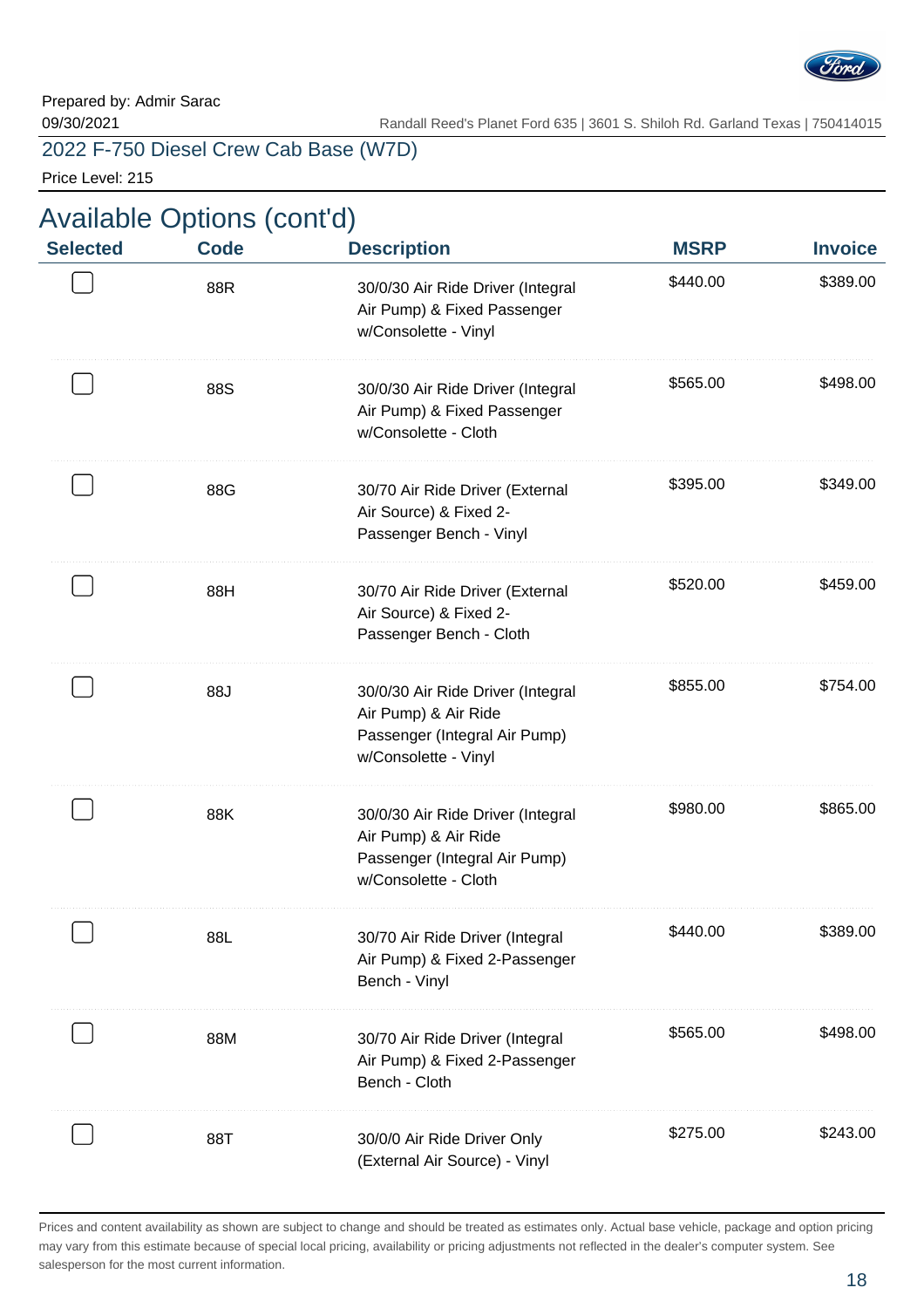

Price Level: 215

| <b>Selected</b> | <b>Code</b> | <b>Description</b>                                                                                                     | <b>MSRP</b> | <b>Invoice</b> |
|-----------------|-------------|------------------------------------------------------------------------------------------------------------------------|-------------|----------------|
|                 | 88U         | 30/0/0 Air Ride Driver Only<br>(External Air Source) - Cloth                                                           | \$400.00    | \$353.00       |
|                 | 88N         | 30/0/30 Air Ride Driver<br>(External Air Source) & Fixed<br>Passenger w/Consolette - Vinyl                             | \$395.00    | \$349.00       |
|                 | 88P         | 30/0/30 Air Ride Driver<br>(External Air Source) & Fixed<br>Passenger w/Consolette - Cloth                             | \$520.00    | \$459.00       |
|                 | 88E         | 30/0/30 Air Ride Driver<br>(External Air Source) & Air Ride<br>Passenger (External Air<br>Source) w/Consolette - Vinyl | \$810.00    | \$715.00       |
|                 | 88F         | 30/0/30 Air Ride Driver<br>(External Air Source) & Air Ride<br>Passenger (External Air<br>Source) w/Consolette - Cloth | \$935.00    | \$825.00       |
|                 | 88W         | 30/0/0 Air Ride Driver Only<br>(Integral Air Pump) - Vinyl                                                             | \$315.00    | \$278.00       |
|                 | 88X         | 30/0/0 Air Ride Driver Only<br>(Integral Air Pump) - Cloth                                                             | \$440.00    | \$389.00       |
|                 | 88Y         | 40/20/40 Fixed Driver & Fixed<br>Passenger w/Unique 20% Fold-<br>Down Console - Vinyl                                  | \$420.00    | \$370.00       |
|                 | 88Z         | 40/20/40 Fixed Driver & Fixed<br>Passenger w/Unique 20% Fold-<br>Down Console - Cloth                                  | \$545.00    | \$481.00       |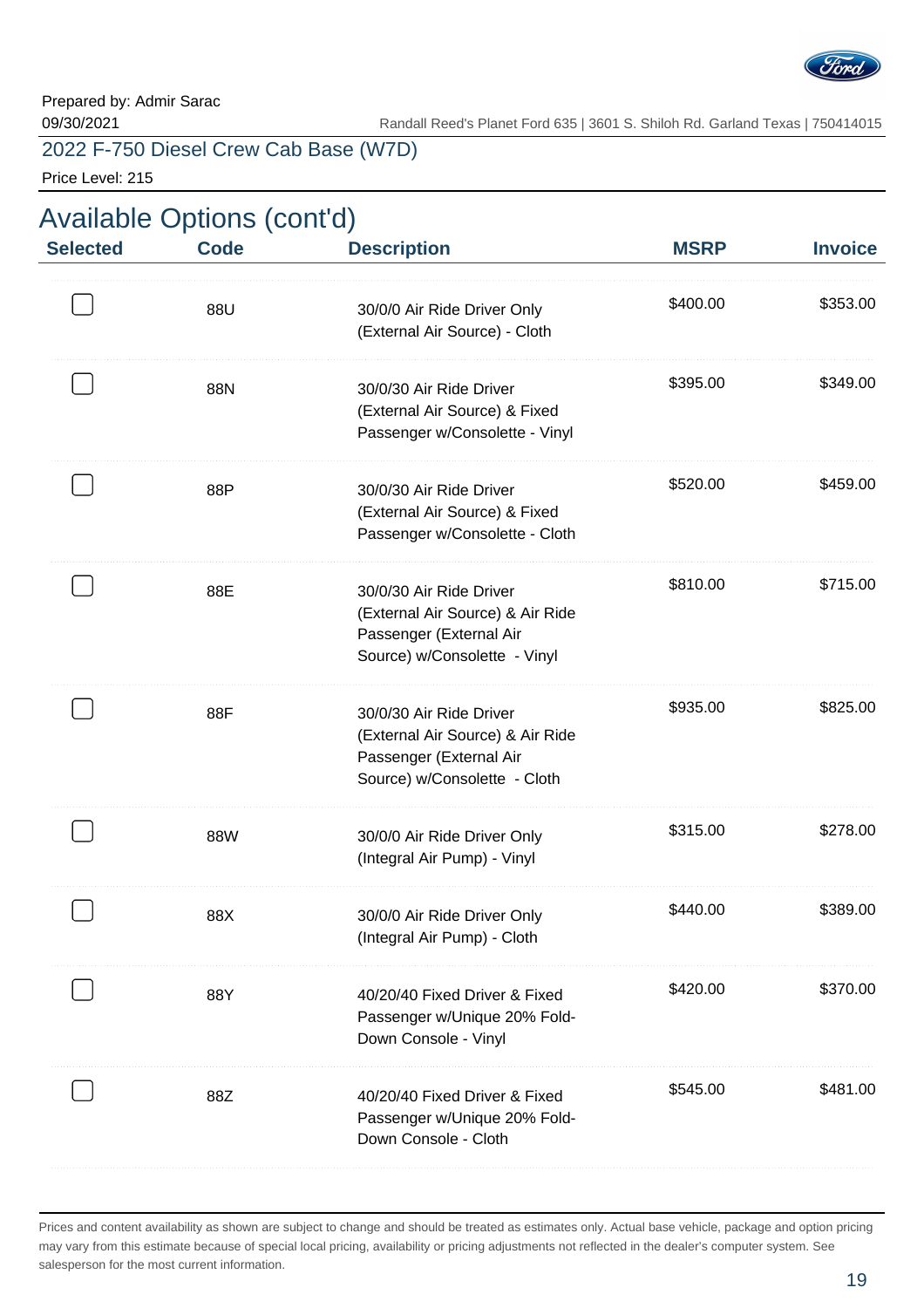

Price Level: 215

| <b>Available Options (cont'd)</b><br><b>Selected</b> | <b>Code</b>                                                                                                                                                                                                                                                                                                                                                                                                                                                                                                                                                                                                                         | <b>Description</b>                                                                                                                                                                                                                                                                                                                                                                                                                                                                                                                                                                                                                                                                                                                                                                                                                                  | <b>MSRP</b> | <b>Invoice</b> |
|------------------------------------------------------|-------------------------------------------------------------------------------------------------------------------------------------------------------------------------------------------------------------------------------------------------------------------------------------------------------------------------------------------------------------------------------------------------------------------------------------------------------------------------------------------------------------------------------------------------------------------------------------------------------------------------------------|-----------------------------------------------------------------------------------------------------------------------------------------------------------------------------------------------------------------------------------------------------------------------------------------------------------------------------------------------------------------------------------------------------------------------------------------------------------------------------------------------------------------------------------------------------------------------------------------------------------------------------------------------------------------------------------------------------------------------------------------------------------------------------------------------------------------------------------------------------|-------------|----------------|
| $\checkmark$                                         | 87C                                                                                                                                                                                                                                                                                                                                                                                                                                                                                                                                                                                                                                 | 60/40 Rear Bench Seat w/Flip-<br>Up Cushion and Fold-Down<br><b>Back</b>                                                                                                                                                                                                                                                                                                                                                                                                                                                                                                                                                                                                                                                                                                                                                                            | <b>STD</b>  | <b>STD</b>     |
|                                                      | Trim will match selected driver seat material.                                                                                                                                                                                                                                                                                                                                                                                                                                                                                                                                                                                      |                                                                                                                                                                                                                                                                                                                                                                                                                                                                                                                                                                                                                                                                                                                                                                                                                                                     |             |                |
|                                                      | 87X                                                                                                                                                                                                                                                                                                                                                                                                                                                                                                                                                                                                                                 | Rear Bench - Delete                                                                                                                                                                                                                                                                                                                                                                                                                                                                                                                                                                                                                                                                                                                                                                                                                                 | -\$120.00   | -\$106.00      |
| <b>Cab Interior</b>                                  |                                                                                                                                                                                                                                                                                                                                                                                                                                                                                                                                                                                                                                     |                                                                                                                                                                                                                                                                                                                                                                                                                                                                                                                                                                                                                                                                                                                                                                                                                                                     |             |                |
|                                                      | 600A                                                                                                                                                                                                                                                                                                                                                                                                                                                                                                                                                                                                                                | <b>Preferred Equipment Package</b><br>600A                                                                                                                                                                                                                                                                                                                                                                                                                                                                                                                                                                                                                                                                                                                                                                                                          | N/C         | N/C            |
|                                                      | Includes:<br>- Bumper, Front - Black, Full Width<br>- Engine Exhaust Brake<br>- Painted Grille - Plastic<br>- Floor Covering - Black Vinyl<br>- Intelligent Oil Life Monitor<br>- Steering Column - Tilt / Telescoping<br>- Body Builder Wiring - At Back of Cab, Combined                                                                                                                                                                                                                                                                                                                                                          | - Wheel Seals, Front - Oil lubricated, SKF ScotSeal PlusXL Seals<br>- Wheel Seals, Rear - Oil lubricated, SKF ScotSeal PlusXL Seals<br>- Manual Regen Initiation - Driver Interface in Message Center<br>- Extra Heavy Duty Alternator - 12-Volt, 200 Amp Denso SC5<br>- Lights - Roof Marker/Clearance - Amber Lenses, 5 Lights<br>- Tow Hooks, Front (2) - Frame-Mounted, Painted Black<br>- Four Body Builder Switches - Mounted in Center Instrument Panel<br>With connector access located in engine compartment. Amperages vary by switch: 10, 15, 25, 25.<br>- Steering Wheel - Black PVC w/Integral Cruise Control Switches, includes Audio Controls<br>Includes sealed connectors for 2 ground circuits, with combined left/stop, combined right/stop, park lamps, back up lamps.<br>Also includes 2 additional pass through wires to cab. |             |                |
|                                                      | 87H                                                                                                                                                                                                                                                                                                                                                                                                                                                                                                                                                                                                                                 | <b>Driver Assist Technology</b>                                                                                                                                                                                                                                                                                                                                                                                                                                                                                                                                                                                                                                                                                                                                                                                                                     | \$1,410.00  | \$1,244.00     |
|                                                      | Control.<br>Includes:<br>- Enhanced Cluster w/High-Level 8-Inch Display                                                                                                                                                                                                                                                                                                                                                                                                                                                                                                                                                             | Package. Hydraulic Brake<br>Includes Autonomous Emergency Braking, Forward Collision Warning, Lane Departure Warning and Auto High Beam<br>Electronic speedometer (MPH/KPH), includes oil pressure, coolant temperature, DEF gauge, fuel gauge, tachometer, and<br>indicator lights. Also included is enhanced 3-button Message Center with odometer, trip odometer, distance to empty for<br>fuel, average fuel economy, hour meter and warning messages. Transmission temperature in message center.                                                                                                                                                                                                                                                                                                                                              |             |                |
|                                                      | 87A                                                                                                                                                                                                                                                                                                                                                                                                                                                                                                                                                                                                                                 | <b>Driver Assist Technology</b>                                                                                                                                                                                                                                                                                                                                                                                                                                                                                                                                                                                                                                                                                                                                                                                                                     | \$3,050.00  | \$2,692.00     |
|                                                      | Package (w/Bendix Wingman<br>Advanced). Air Brake<br>Includes Autonomous Emergency Braking, Forward Collision Warning, Lane Departure Warning, Adaptive Cruise Control<br>and Auto High Beam Control.<br>Includes:<br>- Enhanced Cluster w/High-Level 8-Inch Display<br>Electronic speedometer (MPH/KPH), includes oil pressure, coolant temperature, DEF gauge, fuel gauge, tachometer, and<br>indicator lights. Also included is enhanced 3-button Message Center with odometer, trip odometer, distance to empty for<br>fuel, average fuel economy, hour meter and warning messages. Transmission temperature in message center. |                                                                                                                                                                                                                                                                                                                                                                                                                                                                                                                                                                                                                                                                                                                                                                                                                                                     |             |                |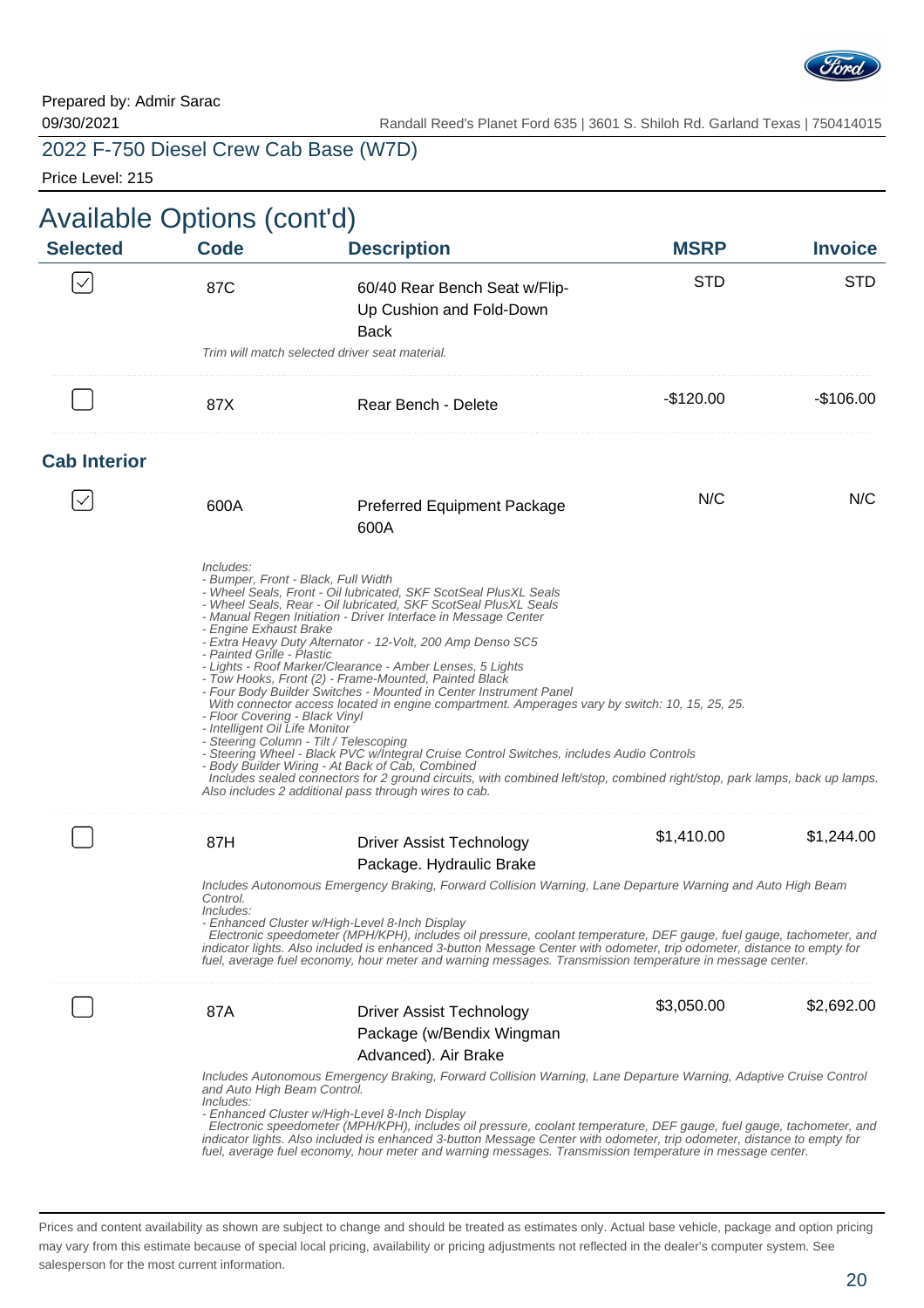

09/30/2021 Randall Reed's Planet Ford 635 | 3601 S. Shiloh Rd. Garland Texas | 750414015

2022 F-750 Diesel Crew Cab Base (W7D)

Price Level: 215

| <b>Selected</b> | <b>Code</b>                              | <b>Description</b>                                                                                                                                                                                                                                                                                                                                          | <b>MSRP</b> | <b>Invoice</b> |
|-----------------|------------------------------------------|-------------------------------------------------------------------------------------------------------------------------------------------------------------------------------------------------------------------------------------------------------------------------------------------------------------------------------------------------------------|-------------|----------------|
|                 | 90A                                      | Appearance Group<br>Includes front-mounted overhead console with dual sunglass bins and integral front map reading lights.                                                                                                                                                                                                                                  | \$830.00    | \$733.00       |
|                 | Includes:                                | - Chrome Trimmed Air Registers w/Positive Shut-Off<br>- 60/40 Rear Bench Seat w/Flip-Up Cushion and Fold-Down Back<br>Trim will match selected driver seat material.<br>- Power Equipment Group - (Included in (90A) Appearance Group)<br>Includes power front side windows, power rear side windows, power door locks and door trim panel.                 |             |                |
|                 | 92J                                      | Enhanced Cluster w/High-Level<br>8-Inch Display                                                                                                                                                                                                                                                                                                             | \$235.00    | \$208.00       |
|                 |                                          | Electronic speedometer (MPH/KPH), includes oil pressure, coolant temperature, DEF gauge, fuel gauge, tachometer, and<br>indicator lights. Also included is enhanced 3-button Message Center with odometer, trip odometer, distance to empty for<br>fuel, average fuel economy, hour meter and warning messages. Transmission temperature in message center. |             |                |
|                 | 90P                                      | Power Equipment Group -<br>(Included in (90A) Appearance<br>Group)                                                                                                                                                                                                                                                                                          | \$470.00    | \$414.00       |
|                 |                                          | Includes power front side windows, power rear side windows, power door locks and door trim panel.                                                                                                                                                                                                                                                           |             |                |
|                 | 92S<br>Comes in dark privacy glass only. | Window, Rear - Sliding                                                                                                                                                                                                                                                                                                                                      | \$125.00    | \$111.00       |
|                 | 57N                                      | Air Conditioning Delete<br>Includes fresh air heater and defroster only.                                                                                                                                                                                                                                                                                    | $-$100.00$  | -\$88.00       |
|                 | 86H                                      | Rapid-Heat Supplemental Cab<br>Heater                                                                                                                                                                                                                                                                                                                       | \$610.00    | \$538.00       |
|                 |                                          | Required with Alaska, Colorado, Idaho, Iowa, Maine, Michigan, Minnesota, Montana, New<br>Hampshire, New York, North Dakota, South Dakota, Vermont, Wisconsin, Wyoming.                                                                                                                                                                                      |             |                |
|                 | 96C                                      | Pull Out Cup Holder For Two<br><b>Cups - Instrument Panel</b><br>Mounted                                                                                                                                                                                                                                                                                    | \$30.00     | \$27.00        |
|                 | 55P                                      | 110 A/C Outlet - in Lower<br><b>Center Finish Panel</b>                                                                                                                                                                                                                                                                                                     | \$100.00    | \$88.00        |
|                 | 214                                      | 4 Speaker Option for 588 Radio                                                                                                                                                                                                                                                                                                                              | \$30.00     | \$27.00        |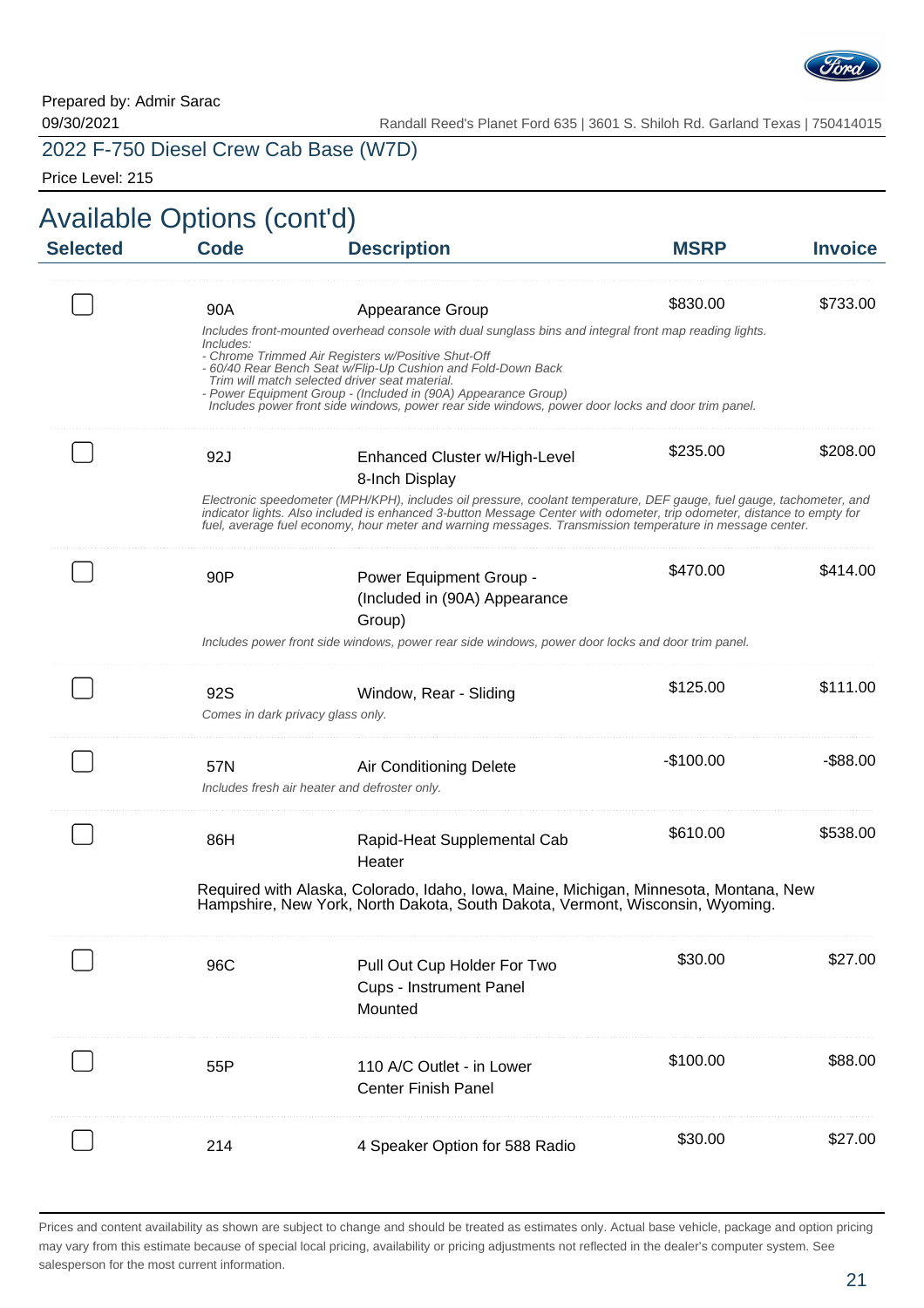

Price Level: 215

| <b>Invoice</b> | <b>MSRP</b> | <b>Description</b>                                                                                                                                                                                                     | <b>Code</b> | <b>Selected</b> |
|----------------|-------------|------------------------------------------------------------------------------------------------------------------------------------------------------------------------------------------------------------------------|-------------|-----------------|
| N/C            | N/C         | Radio Prep Package<br>Deletes radio and dash-mounted aux input jack. Includes radio/speaker wiring, 2 speakers, antenna, radio instrument panel<br>cover and dash-mounted aux audio input jack instrument panel cover. | 58P         |                 |
| $-$53.00$      | $-$ \$60.00 | Radio Delete Package<br>Deletes radio, speakers, antenna and antenna cable. Includes radio instrument panel cover and aux audio jack cover and<br>speaker locations for future radio upfit if owner desires.           | 58B         |                 |
| <b>STD</b>     | <b>STD</b>  | Radio: AM/FM Stereo w/2<br>Speakers, USB input, Clock<br>Display and Bluetooth                                                                                                                                         | 588         |                 |
| \$40.00        | \$45.00     | Keyed Alike - Not Available with<br>Anti-Theft System, Requires<br>Multiple-Unit Order                                                                                                                                 | 85B         |                 |
| \$40.00        | \$45.00     | Keyed Alike - Option 1 - Not<br>Available with Anti-Theft<br>System, Requires Multiple-Unit<br>Order                                                                                                                   | 85L         |                 |
| \$40.00        | \$45.00     | Keyed Alike - Option 2 - Not<br>Available with Anti-Theft<br>System, Requires Multiple-Unit<br>Order                                                                                                                   | 85M         |                 |
| \$40.00        | \$45.00     | Keyed Alike - Option 3 - Not<br>Available with Anti-Theft<br>System, Requires Multiple-Unit<br>Order                                                                                                                   | 85N         |                 |
| \$40.00        | \$45.00     | Keyed Alike - Option 4 - Not<br>Available with Anti-Theft<br>System, Requires Multiple-Unit<br>Order                                                                                                                   | 85P         |                 |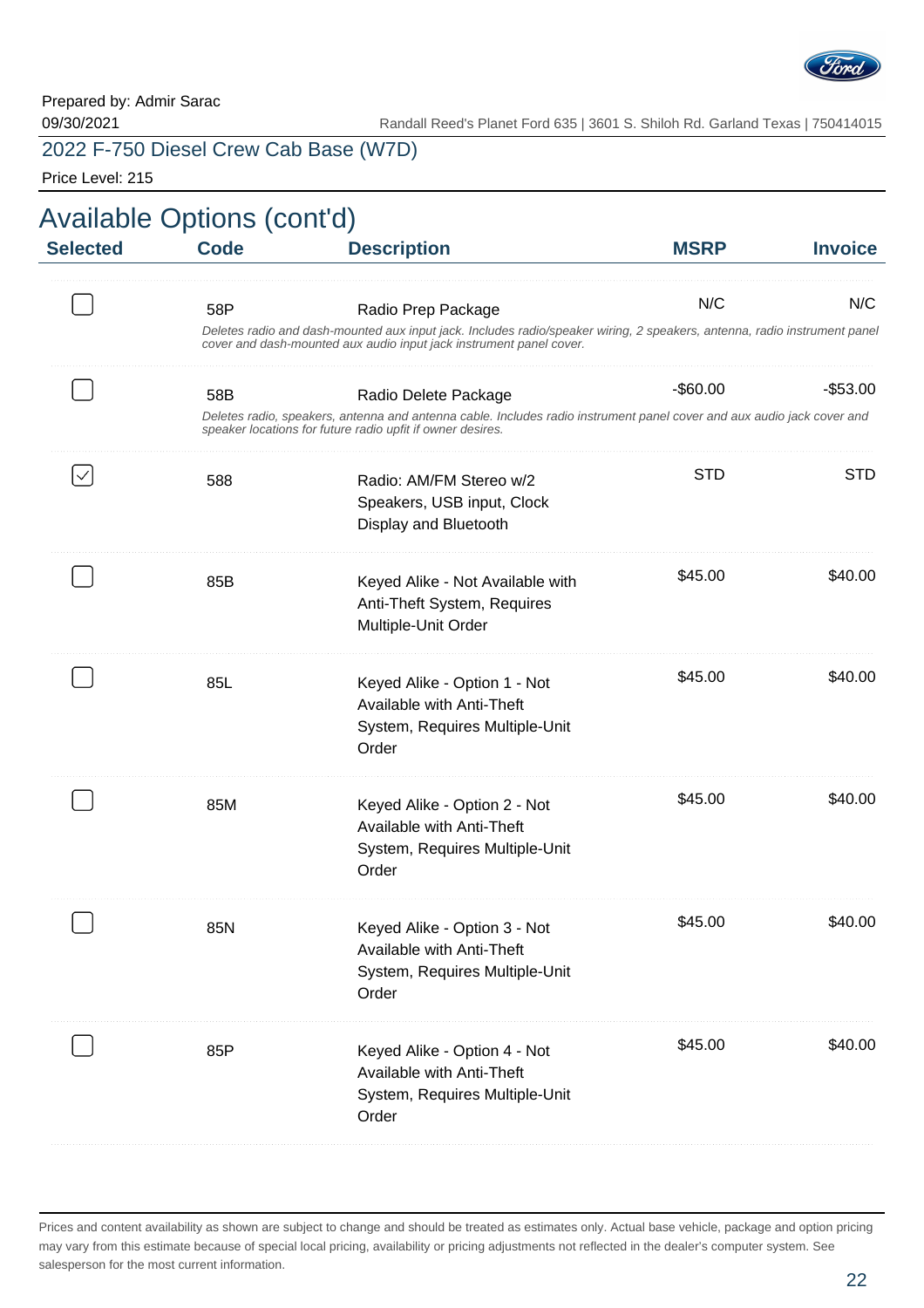

09/30/2021 Randall Reed's Planet Ford 635 | 3601 S. Shiloh Rd. Garland Texas | 750414015

# 2022 F-750 Diesel Crew Cab Base (W7D)

Price Level: 215

| <b>Selected</b>     | <b>Available Options (cont'd)</b><br><b>Code</b> | <b>Description</b>                                                                                                                                                                                                                                                                                                                                                                         | <b>MSRP</b> | <b>Invoice</b> |
|---------------------|--------------------------------------------------|--------------------------------------------------------------------------------------------------------------------------------------------------------------------------------------------------------------------------------------------------------------------------------------------------------------------------------------------------------------------------------------------|-------------|----------------|
|                     |                                                  |                                                                                                                                                                                                                                                                                                                                                                                            |             |                |
|                     | 85A                                              | SecuriLock Passive Anti-Theft<br>System                                                                                                                                                                                                                                                                                                                                                    | \$120.00    | \$106.00       |
|                     | aftermarket remote start systems.                | The SecuriLock Passive Anti-Theft System is designed to help prevent the engine from being started unless a coded key,<br>programmed to the vehicle, is used. It helps protect against drive-away theft through an electronically coded ignition key, its<br>electronically coded ignition key features billions of possible codes to start the vehicle and is not compatible with non-OEM |             |                |
|                     | 90M                                              | <b>Interior Rear View Mirror</b>                                                                                                                                                                                                                                                                                                                                                           | \$75.00     | \$67.00        |
| <b>Cab Exterior</b> |                                                  |                                                                                                                                                                                                                                                                                                                                                                                            |             |                |
|                     | 90E                                              | <b>Exterior Appearance Group</b>                                                                                                                                                                                                                                                                                                                                                           | \$730.00    | \$645.00       |
|                     | Includes:<br>- Chromed Fender Badge              | - Bumper, Front - Full Width, Chrome Plated Steel - (Included in (90E) Exterior Appearance Group)<br>- Chrome Grille Surround - (Included in (90E) Exterior Appearance Group)                                                                                                                                                                                                              |             |                |
|                     | 85K                                              | Remote Keyless Entry w/2 Key<br>Fobs                                                                                                                                                                                                                                                                                                                                                       | \$195.00    | \$172.00       |
|                     | 94T                                              | <b>Tamper-Proof Odometer</b>                                                                                                                                                                                                                                                                                                                                                               | \$30.00     | \$27.00        |
|                     | 59A                                              | Horn, Air - Black, Single<br>Trumpet                                                                                                                                                                                                                                                                                                                                                       | \$90.00     | \$80.00        |
|                     |                                                  | Air solenoid operated, chassis mounted on rail back of bumper.                                                                                                                                                                                                                                                                                                                             |             |                |
|                     | 54H                                              | Mirrors, Dual - Rectangular,<br>XL2020 - 96" Width                                                                                                                                                                                                                                                                                                                                         | <b>STD</b>  | <b>STD</b>     |
|                     |                                                  | Integral spot mirror, sail type, manual fold, solid black finish.                                                                                                                                                                                                                                                                                                                          |             |                |
|                     | 54M                                              | Mirrors, Dual - Heated<br>Rectangular, XL2020 - 96"<br>Width                                                                                                                                                                                                                                                                                                                               | \$85.00     | \$75.00        |
|                     |                                                  | Integral spot mirror, sail type, manual fold, solid black finish.                                                                                                                                                                                                                                                                                                                          |             |                |
|                     | 54P                                              | Mirrors, Dual - Heated &<br>Motorized Rectangular, XL2020<br>- 96" Width                                                                                                                                                                                                                                                                                                                   | \$245.00    | \$216.00       |
|                     |                                                  | Integral spot mirror, sail type, solid black finish.                                                                                                                                                                                                                                                                                                                                       |             |                |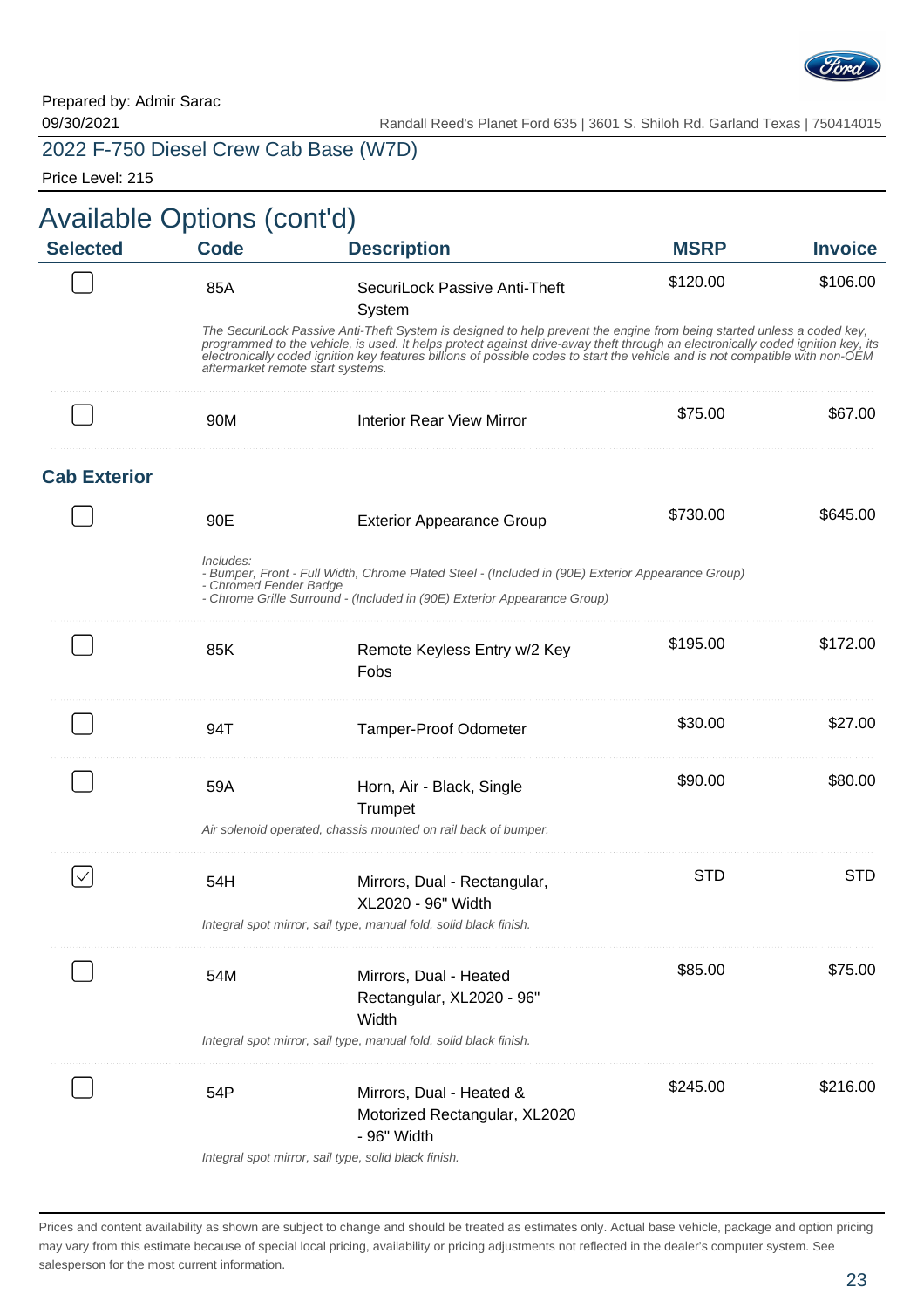

Price Level: 215

|                 | <b>Available Options (cont'd)</b> |                                                                                                                            |             |                |
|-----------------|-----------------------------------|----------------------------------------------------------------------------------------------------------------------------|-------------|----------------|
| <b>Selected</b> | <b>Code</b>                       | <b>Description</b>                                                                                                         | <b>MSRP</b> | <b>Invoice</b> |
|                 | 54B                               | Mirrors, Dual - Rectangular,<br>XL2020 - 96" Width w/Chrome<br>Cap<br>Integral spot mirror, sail type, manual fold.        | \$60.00     | \$53.00        |
|                 | 54N                               | Mirrors, Dual - Heated<br>Rectangular, XL2020 - 96"<br>Width w/Chrome Cap<br>Integral spot mirror, sail type, manual fold. | \$120.00    | \$106.00       |
|                 | 54A                               | Mirrors, Dual - Heated &<br>Motorized Rectangular, XL2020<br>- 96" Width w/Chrome Cap                                      | \$305.00    | \$269.00       |
|                 | Integral spot mirror, sail type.  |                                                                                                                            |             |                |
|                 | 54J                               | Mirrors, Dual - Rectangular,<br>XL2020 - 102" Width                                                                        | \$30.00     | \$27.00        |
|                 |                                   | Integral spot mirror, sail type, manual fold, solid black finish.                                                          |             |                |
|                 | 54C                               | Mirrors, Dual - Heated<br>Rectangular, XL2020 - 102"<br>Width                                                              | \$90.00     | \$80.00        |
|                 |                                   | Integral spot mirror, sail type, manual fold, solid black finish.                                                          |             |                |
|                 | 54R                               | Mirrors, Dual - Heated &<br>Motorized Rectangular, XL2020<br>- 102" Width                                                  | \$275.00    | \$243.00       |
|                 |                                   | Integral spot mirror, sail type, solid black finish.                                                                       |             |                |
|                 | 54D                               | Mirrors, Dual - Rectangular,<br>XL2020 - 102" Width w/Chrome<br>Cap                                                        | \$90.00     | \$80.00        |
|                 |                                   | Integral spot mirror, sail type, manual fold.                                                                              |             |                |
|                 | 54E                               | Mirrors, Dual - Heated<br>Rectangular, XL2020 - 102"<br>Width w/Chrome Cap                                                 | \$150.00    | \$132.00       |
|                 |                                   | Integral spot mirror, sail type, manual fold.                                                                              |             |                |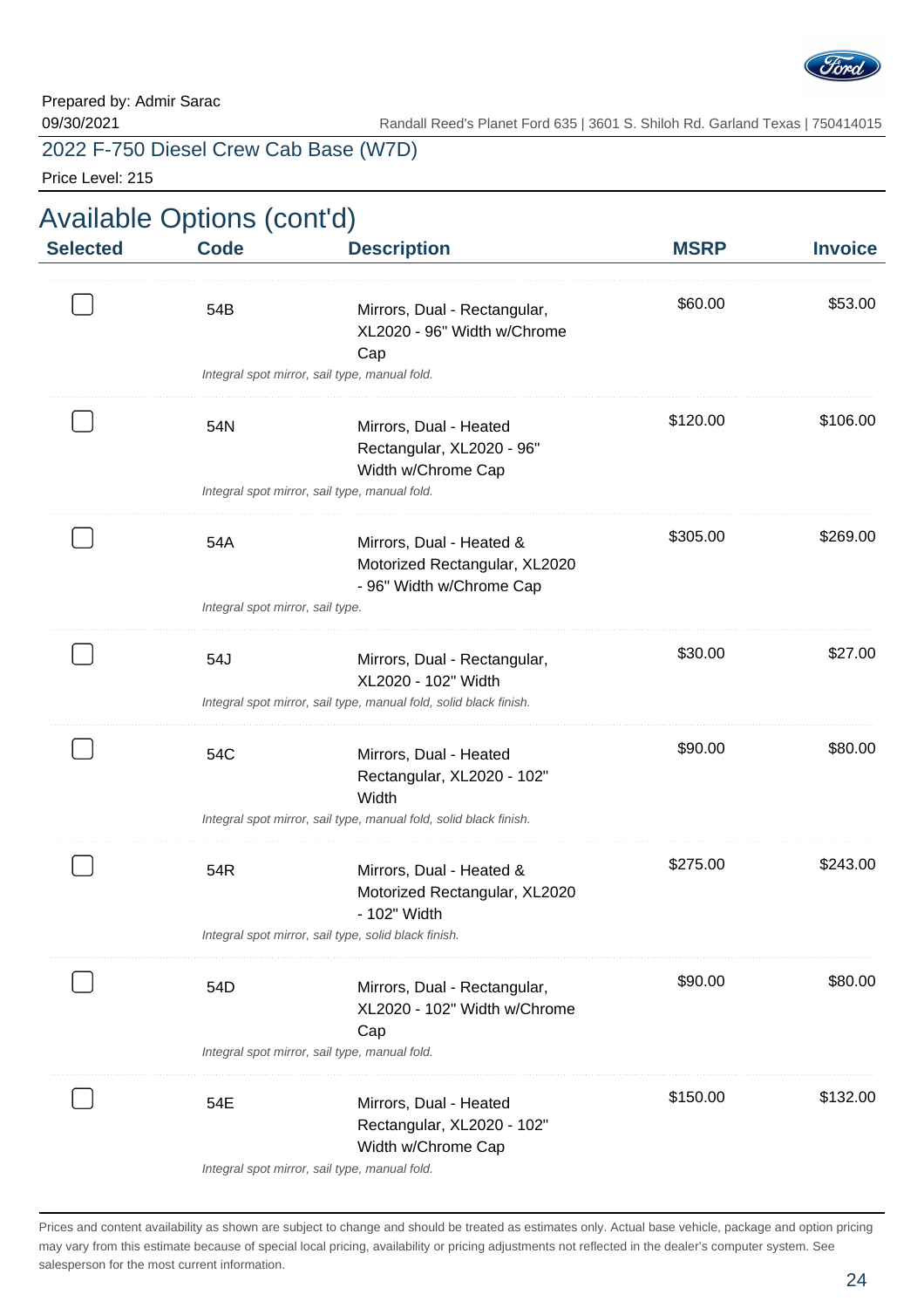

Price Level: 215

| Available Options (cont'd) |                                                                                                                                                                   |                                                                                                                                                            |             |                |  |
|----------------------------|-------------------------------------------------------------------------------------------------------------------------------------------------------------------|------------------------------------------------------------------------------------------------------------------------------------------------------------|-------------|----------------|--|
| <b>Selected</b>            | <b>Code</b>                                                                                                                                                       | <b>Description</b>                                                                                                                                         | <b>MSRP</b> | <b>Invoice</b> |  |
|                            | 54K<br>Integral spot mirror, sail type.                                                                                                                           | Mirrors, Dual - Heated &<br>Motorized Rectangular, XL2020<br>- 102" Width w/Chrome Cap                                                                     | \$335.00    | \$296.00       |  |
|                            |                                                                                                                                                                   |                                                                                                                                                            |             |                |  |
|                            | 54F                                                                                                                                                               | Mirrors, Trailer Tow, Powered -<br>Sail Mount - w/Power<br>Telescoping & Power Folding                                                                     | \$365.00    | \$322.00       |  |
|                            | mounted.                                                                                                                                                          | Includes power heated glass, heated convex spotter and integrated clearance lights/turn signals. Heat controls dash                                        |             |                |  |
|                            | 63F                                                                                                                                                               | Aux Spot Mirrors - Front Fender<br>Mounted - (2) Driver Side and<br>Passenger Side                                                                         | \$225.00    | \$199.00       |  |
|                            | 63G                                                                                                                                                               | Aux Spot Mirror - Front Fender<br>Mounted - (1) Passenger Side<br>Only                                                                                     | \$120.00    | \$106.00       |  |
|                            | 165                                                                                                                                                               | Mud Flap Holder Without Flaps                                                                                                                              | \$95.00     | \$84.00        |  |
|                            | 166                                                                                                                                                               | Mud Flap Holder With Flaps                                                                                                                                 | \$155.00    | \$137.00       |  |
| <b>Ship-Thru</b>           |                                                                                                                                                                   |                                                                                                                                                            |             |                |  |
|                            | 21A                                                                                                                                                               | Pre-Delivery Inspection                                                                                                                                    | N/C         | N/C            |  |
|                            | Selection requires that you also choose either (314) or (31F) or (31V) to have the Inspection<br>performed. Required with any final Ship-To that is not a dealer. |                                                                                                                                                            |             |                |  |
|                            | 314                                                                                                                                                               | Ship-Thru - Manning                                                                                                                                        | \$0.00      | \$10.00        |  |
|                            |                                                                                                                                                                   | MAY be selected w/o adding (21A). For MODIFICATIONS ONLY, Dealer must make<br>arrangements directly with Manning (please use CVT Resources for add. Info). |             |                |  |
|                            | 31F                                                                                                                                                               | Ship-Thru - NFS National Fleet<br>Services                                                                                                                 | N/C         | N/C            |  |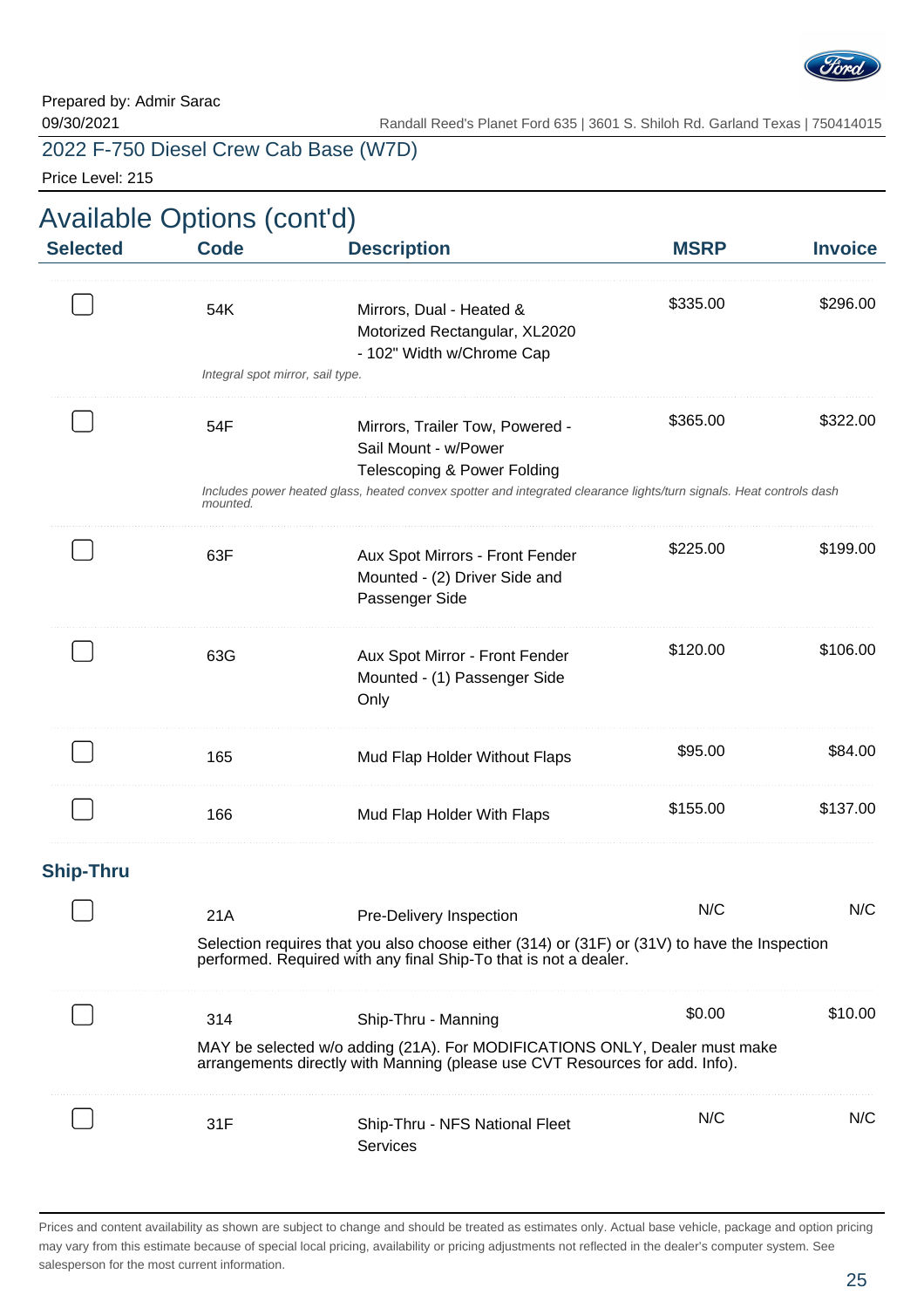

Price Level: 215

| Available Options (cont'd)<br><b>Selected</b> | <b>Code</b>                                                                                                                                                                                                                                                                                                                                                                                                                                                                                                                                                                                                                                                                                                                                                                                                                                                                                                                                                                                                                                                                                                                                                                                                                                                                                                                                      | <b>Description</b>                                                                                                                                                                                                                                                                                                                                                                                                                                                                                                                                                                                                                                                                                                                                                                                                                                                                                                                                                                                                                                                                                   | <b>MSRP</b> | <b>Invoice</b> |  |
|-----------------------------------------------|--------------------------------------------------------------------------------------------------------------------------------------------------------------------------------------------------------------------------------------------------------------------------------------------------------------------------------------------------------------------------------------------------------------------------------------------------------------------------------------------------------------------------------------------------------------------------------------------------------------------------------------------------------------------------------------------------------------------------------------------------------------------------------------------------------------------------------------------------------------------------------------------------------------------------------------------------------------------------------------------------------------------------------------------------------------------------------------------------------------------------------------------------------------------------------------------------------------------------------------------------------------------------------------------------------------------------------------------------|------------------------------------------------------------------------------------------------------------------------------------------------------------------------------------------------------------------------------------------------------------------------------------------------------------------------------------------------------------------------------------------------------------------------------------------------------------------------------------------------------------------------------------------------------------------------------------------------------------------------------------------------------------------------------------------------------------------------------------------------------------------------------------------------------------------------------------------------------------------------------------------------------------------------------------------------------------------------------------------------------------------------------------------------------------------------------------------------------|-------------|----------------|--|
|                                               | MAY be selected w/o adding (21A). For MODIFICATIONS ONLY, Dealer must make arrangements directly with NFS (please use CVT Resources for add. Info).                                                                                                                                                                                                                                                                                                                                                                                                                                                                                                                                                                                                                                                                                                                                                                                                                                                                                                                                                                                                                                                                                                                                                                                              |                                                                                                                                                                                                                                                                                                                                                                                                                                                                                                                                                                                                                                                                                                                                                                                                                                                                                                                                                                                                                                                                                                      |             |                |  |
| <b>Miscellaneous</b>                          |                                                                                                                                                                                                                                                                                                                                                                                                                                                                                                                                                                                                                                                                                                                                                                                                                                                                                                                                                                                                                                                                                                                                                                                                                                                                                                                                                  |                                                                                                                                                                                                                                                                                                                                                                                                                                                                                                                                                                                                                                                                                                                                                                                                                                                                                                                                                                                                                                                                                                      |             |                |  |
|                                               | <b>PAINT</b>                                                                                                                                                                                                                                                                                                                                                                                                                                                                                                                                                                                                                                                                                                                                                                                                                                                                                                                                                                                                                                                                                                                                                                                                                                                                                                                                     | Paint Type - Environmentally<br>Friendly, "3 - Wet System"                                                                                                                                                                                                                                                                                                                                                                                                                                                                                                                                                                                                                                                                                                                                                                                                                                                                                                                                                                                                                                           | <b>STD</b>  | <b>STD</b>     |  |
|                                               | 79V                                                                                                                                                                                                                                                                                                                                                                                                                                                                                                                                                                                                                                                                                                                                                                                                                                                                                                                                                                                                                                                                                                                                                                                                                                                                                                                                              | <b>COV Required</b>                                                                                                                                                                                                                                                                                                                                                                                                                                                                                                                                                                                                                                                                                                                                                                                                                                                                                                                                                                                                                                                                                  | N/C         | N/C            |  |
|                                               | Send a paper Certificate of Origin for a Vehicle (COV) for those states that file electronically - CA<br>or MI.                                                                                                                                                                                                                                                                                                                                                                                                                                                                                                                                                                                                                                                                                                                                                                                                                                                                                                                                                                                                                                                                                                                                                                                                                                  |                                                                                                                                                                                                                                                                                                                                                                                                                                                                                                                                                                                                                                                                                                                                                                                                                                                                                                                                                                                                                                                                                                      |             |                |  |
| <b>Fleet Options</b>                          |                                                                                                                                                                                                                                                                                                                                                                                                                                                                                                                                                                                                                                                                                                                                                                                                                                                                                                                                                                                                                                                                                                                                                                                                                                                                                                                                                  |                                                                                                                                                                                                                                                                                                                                                                                                                                                                                                                                                                                                                                                                                                                                                                                                                                                                                                                                                                                                                                                                                                      |             |                |  |
|                                               | 19A                                                                                                                                                                                                                                                                                                                                                                                                                                                                                                                                                                                                                                                                                                                                                                                                                                                                                                                                                                                                                                                                                                                                                                                                                                                                                                                                              | Ambulance Prep Pkg w/Special<br>Emissions                                                                                                                                                                                                                                                                                                                                                                                                                                                                                                                                                                                                                                                                                                                                                                                                                                                                                                                                                                                                                                                            | \$1,285.00  | \$1,134.00     |  |
|                                               | REQUIRES valid FIN code.                                                                                                                                                                                                                                                                                                                                                                                                                                                                                                                                                                                                                                                                                                                                                                                                                                                                                                                                                                                                                                                                                                                                                                                                                                                                                                                         |                                                                                                                                                                                                                                                                                                                                                                                                                                                                                                                                                                                                                                                                                                                                                                                                                                                                                                                                                                                                                                                                                                      |             |                |  |
|                                               | Includes EPA Special Emergency Vehicle Emissions. Incomplete vehicle package - requires further manufacture and<br>certification by a final stage manufacturer. Ford vehicles are suitable for producing ambulances with special emissions only<br>if equipped with the Ford Ambulance Prep Package with EPA Special Emergency Vehicle Emissions. In addition, Ford<br>urges ambulance manufacturers to follow the recommendations of the Ford Incomplete Vehicle Manual and the Ford Truck<br>Body Builders Layout Book (and pertinent supplements). Using a Ford vehicle without the Ford Ambulance Package with<br>EPA Special Emergency Vehicle Emissions to produce an ambulance with special emissions voids the Ford warranty.<br>NOTE 1: Stationary Elevated Idle Control (SEIC) has been integrated into the engine control module. NOTE 2: Engine<br>calibration significantly reduces the possibility of depower mode when in stationary PTO operation. NOTE 3: Allows<br>operator commanded regen down to 30% of DPF filter full, instead of 100%. NOTE 4: Must meet the definition of an<br>Emergency Vehicle, an Ambulance or Fire Truck per 40 CFR 86.1803.01 in the Federal Register. NOTE 5: California Code<br>of Regulations allows for the sale of Federally certified emergency vehicles in California.<br><i>Includes:</i> |                                                                                                                                                                                                                                                                                                                                                                                                                                                                                                                                                                                                                                                                                                                                                                                                                                                                                                                                                                                                                                                                                                      |             |                |  |
|                                               | 12 Volt. Motorcraft.                                                                                                                                                                                                                                                                                                                                                                                                                                                                                                                                                                                                                                                                                                                                                                                                                                                                                                                                                                                                                                                                                                                                                                                                                                                                                                                             | - Dual Heavy Duty Alternators - 357 Amp Capacity - 200 & 157 amp Denso SC5/SC2<br>- Battery - Three 900 CCA, 2700 Total, Includes Steel Battery Box                                                                                                                                                                                                                                                                                                                                                                                                                                                                                                                                                                                                                                                                                                                                                                                                                                                                                                                                                  |             |                |  |
|                                               | 19F                                                                                                                                                                                                                                                                                                                                                                                                                                                                                                                                                                                                                                                                                                                                                                                                                                                                                                                                                                                                                                                                                                                                                                                                                                                                                                                                              | Fire/Rescue Prep Pkg w/EPA                                                                                                                                                                                                                                                                                                                                                                                                                                                                                                                                                                                                                                                                                                                                                                                                                                                                                                                                                                                                                                                                           | \$1,285.00  | \$1,134.00     |  |
|                                               |                                                                                                                                                                                                                                                                                                                                                                                                                                                                                                                                                                                                                                                                                                                                                                                                                                                                                                                                                                                                                                                                                                                                                                                                                                                                                                                                                  | <b>Special Emissions</b>                                                                                                                                                                                                                                                                                                                                                                                                                                                                                                                                                                                                                                                                                                                                                                                                                                                                                                                                                                                                                                                                             |             |                |  |
|                                               | REQUIRES valid FIN code.                                                                                                                                                                                                                                                                                                                                                                                                                                                                                                                                                                                                                                                                                                                                                                                                                                                                                                                                                                                                                                                                                                                                                                                                                                                                                                                         |                                                                                                                                                                                                                                                                                                                                                                                                                                                                                                                                                                                                                                                                                                                                                                                                                                                                                                                                                                                                                                                                                                      |             |                |  |
|                                               | Includes:<br>12 Volt, Motorcraft.                                                                                                                                                                                                                                                                                                                                                                                                                                                                                                                                                                                                                                                                                                                                                                                                                                                                                                                                                                                                                                                                                                                                                                                                                                                                                                                | Includes EPA Special Emergency Vehicle Emissions. Incomplete vehicle package - requires further manufacture and<br>certification by a final stage manufacturer. Ford urges Fire/Rescue Vehicle manufacturers to follow the recommendations of<br>the Ford Incomplete Vehicle Manual and the Ford Truck Body Builders Layout Book (and pertinent supplements). NOTE 1:<br>Stationary Elevated Idle Control (SEIC) has been integrated into the engine control module. NOTE 2: Engine calibration<br>significantly reduces the possibility of depower mode when in stationary PTO operation. NOTE 3: Operator commanded<br>regen down to 30% of DPF filter full, instead of 100%. NOTE 4: Must meet the definition of an Emergency Vehicle, an<br>Ambulance or Fire Truck per 40 CFR 86.1803.01 in the Federal Register. NOTE 5: California Code of Regulations allows<br>for the sale of Federally certified emergency vehicles in California.<br>- Dual Heavy Duty Alternators - 357 Amp Capacity - 200 & 157 amp Denso SC5/SC2<br>- Battery - Three 900 CCA, 2700 Total, Includes Steel Battery Box |             |                |  |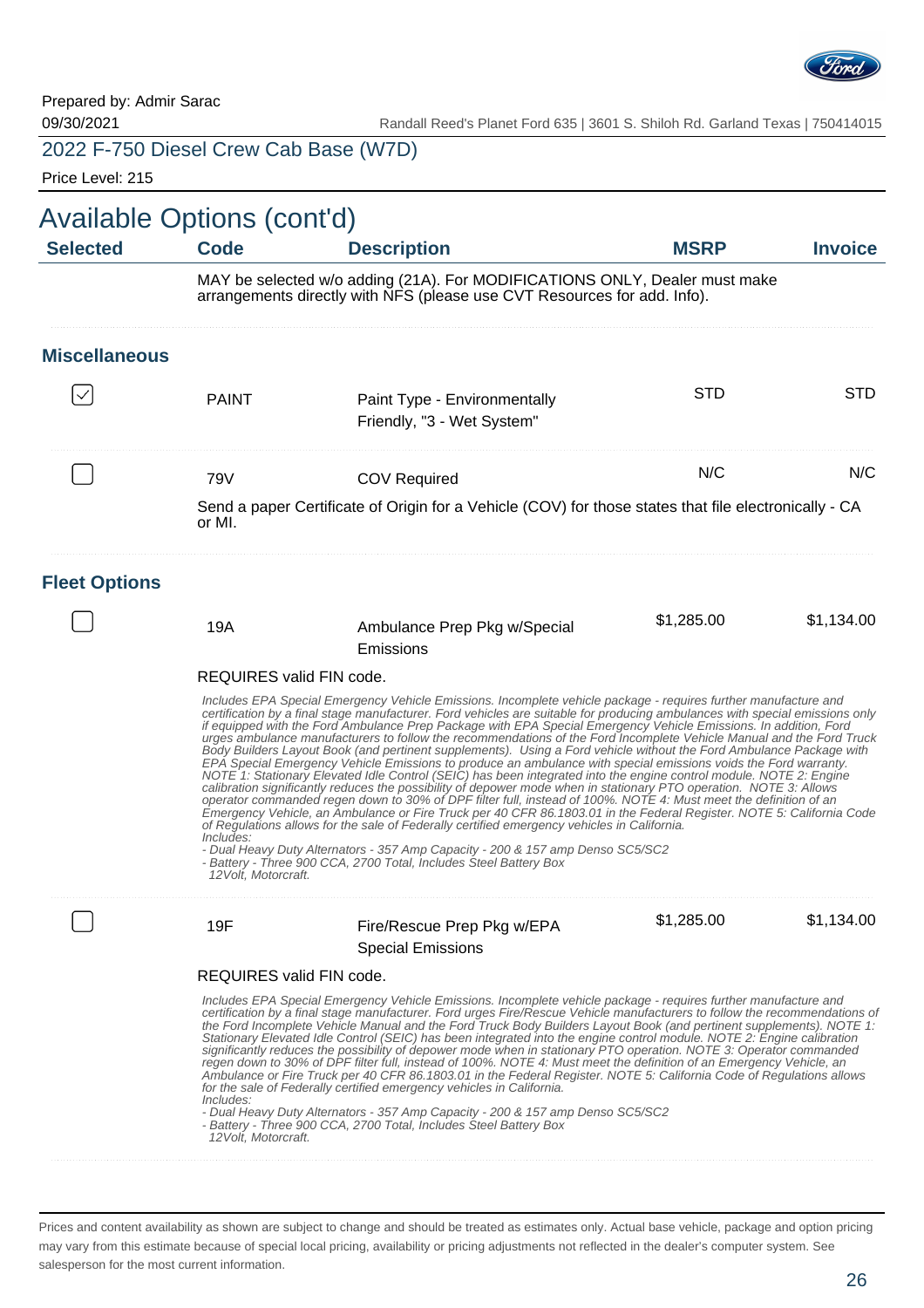

Price Level: 215

| <b>Available Options (cont'd)</b><br><b>Selected</b> | <b>Code</b>                | <b>Description</b>                                                                                                                                                                                                                                                                                                                                                    | <b>MSRP</b> | <b>Invoice</b> |
|------------------------------------------------------|----------------------------|-----------------------------------------------------------------------------------------------------------------------------------------------------------------------------------------------------------------------------------------------------------------------------------------------------------------------------------------------------------------------|-------------|----------------|
|                                                      | 19B                        | <b>Beverage Delivery Package</b><br>Includes body builder wiring at back of cab at frame, sealed connectors for 2 ground circuits, with combined left/stop,<br>combined right/stop, stop lamps, park lamps, back up lamps, also includes 2 additional pass through wires to cab with 6<br>feet additional length to accommodate drop frame beverage body application. | \$60.00     | \$53.00        |
|                                                      | B <sub>4</sub> A           | Net Invoice Fleet Option                                                                                                                                                                                                                                                                                                                                              | \$0.00      | \$7.00         |
|                                                      | 56A                        | <b>CPA Fleet Incentive</b>                                                                                                                                                                                                                                                                                                                                            | N/C         | N/C            |
|                                                      | 56B                        | <b>Commercial Repurchase</b>                                                                                                                                                                                                                                                                                                                                          | N/C         | N/C            |
|                                                      | 56F                        | <b>FRCS Long Term</b>                                                                                                                                                                                                                                                                                                                                                 | N/C         | N/C            |
|                                                      | 56K                        | Long Term Fleet Incentive                                                                                                                                                                                                                                                                                                                                             | \$0.00      | $-$4,500.00$   |
|                                                      | 56M                        | <b>National Fleet Incentive</b>                                                                                                                                                                                                                                                                                                                                       | \$0.00      | $-$5,500.00$   |
|                                                      | 56Y                        | DDR Program                                                                                                                                                                                                                                                                                                                                                           | N/C         | N/C            |
| <b>VSO Options</b>                                   |                            |                                                                                                                                                                                                                                                                                                                                                                       |             |                |
|                                                      | SP101                      | VSO - Monotone Special Paint<br>(Minimum Quantity 3)                                                                                                                                                                                                                                                                                                                  | \$824.00    | \$700.00       |
|                                                      | <b>SPF</b>                 | VSO - Special Paint<br>Formulation (Minimum Quantity<br>3)                                                                                                                                                                                                                                                                                                            | \$1,050.00  | \$861.00       |
|                                                      | <b>GCA</b>                 | VSO SPO Code                                                                                                                                                                                                                                                                                                                                                          | N/C         | N/C            |
|                                                      | <b>IHD</b><br>releases it. | VSO Hold Code<br>This is to put an order on a VSO Hold, so that it does not get scheduled until the VSO dept.                                                                                                                                                                                                                                                         | N/C         | N/C            |

Prices and content availability as shown are subject to change and should be treated as estimates only. Actual base vehicle, package and option pricing may vary from this estimate because of special local pricing, availability or pricing adjustments not reflected in the dealer's computer system. See salesperson for the most current information.